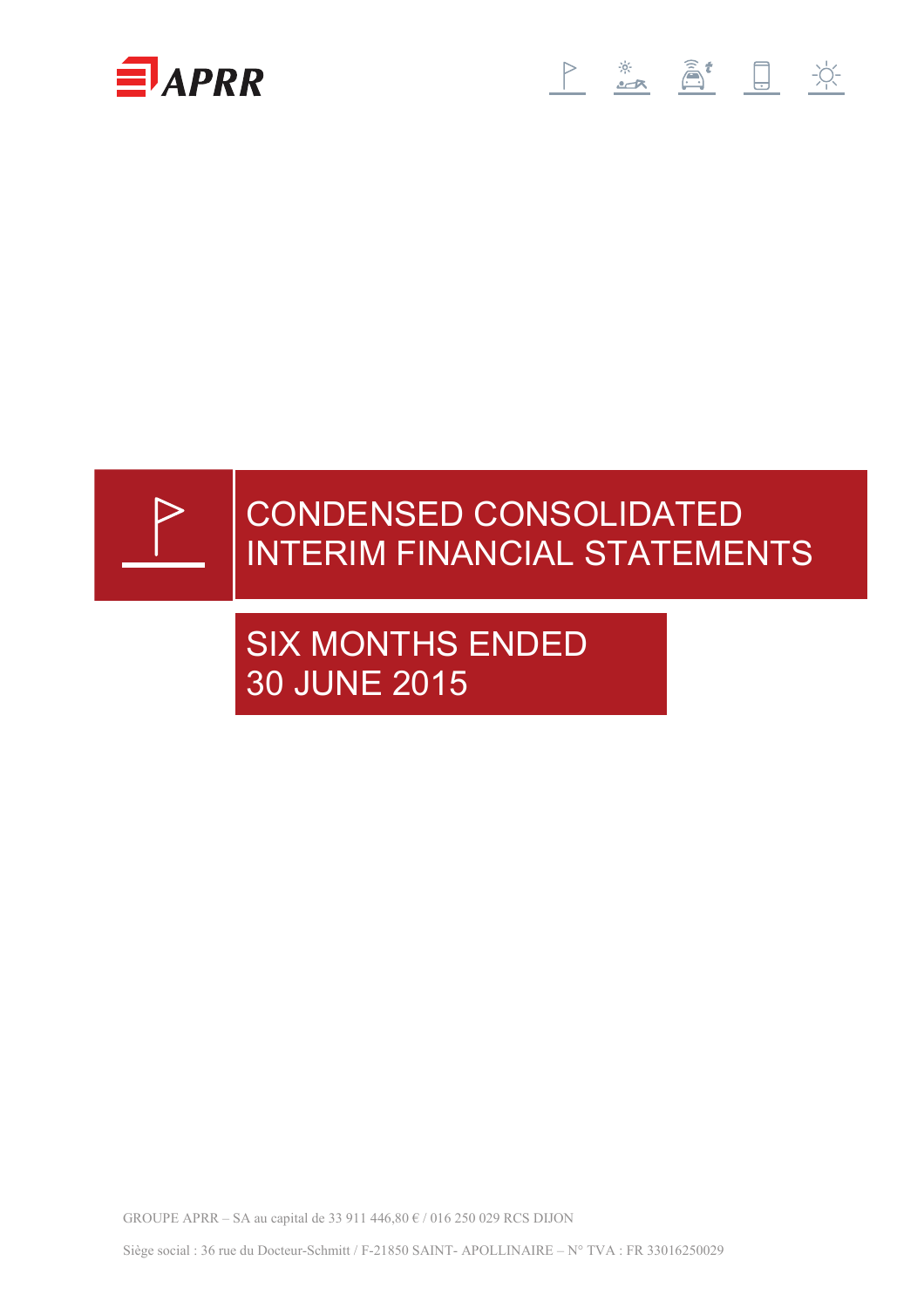# **CONTENTS**

## **FINANCIAL STATEMENTS**

- 1. Condensed consolidated statement of financial position
- 2. Condensed consolidated income statement and statement of comprehensive income
- 3. Condensed consolidated statement of changes in equity
- 4. Condensed consolidated statement of cash flows

## **NOTES TO THE CONDENSED CONSOLIDATED FINANCIAL STATEMENTS**

### *I) Accounting policies*

- Note 1.1 Reporting entity
- Note 1.2 Statement of compliance
- Note 1.3 Accounting policies and methods applied in the condensed interim financial statements and applicable standards
- Note 1.4 Consolidation scope
- Note 1.5 Methods used in the preparation of the interim financial statements and the effect of seasonal fluctuations

### *II) Notes to the financial statements*

- Note 2.1 Net non-current assets
- Note 2.2 Information about financial assets and liabilities
- Note 2.3 Change of accounting method summary of impacts following the application of IFRIC 21
- Note 2.4 Provisions
- Note 2.5 Investments in associates
- Note 2.6 Off-balance sheet commitments at 30 June 2015
- Note 2.7 Related parties
- Note 2.8 Significant events during the six-month period
- Note 2.9 Events after the balance sheet date

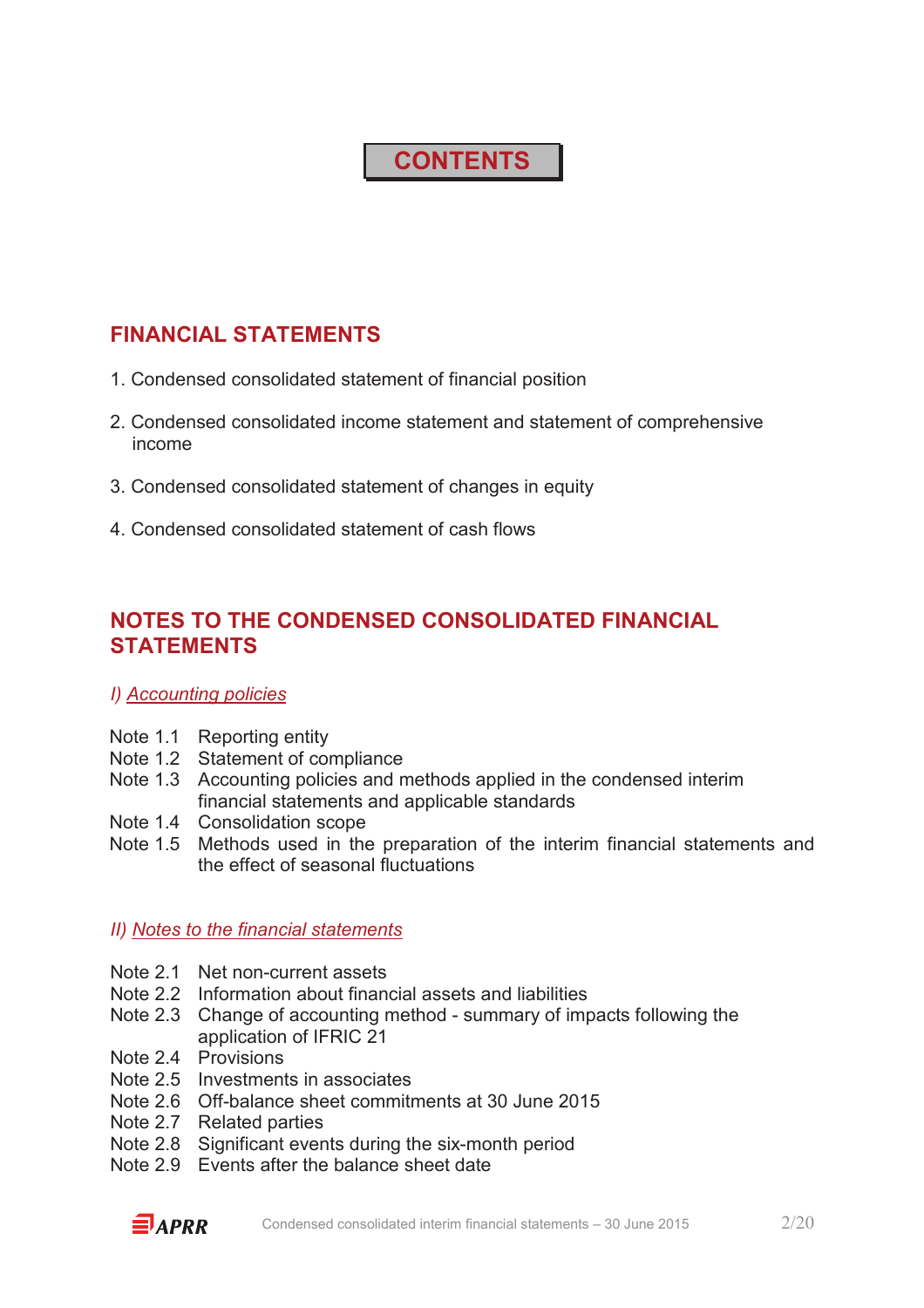# **STATEMENT OF FINANCIAL POSITION**

# *1. Condensed consolidated statement of financial position*

| $(\epsilon$ millions)                      | 30 June<br>2015 | <b>31 December</b><br>$2014$ (*) |
|--------------------------------------------|-----------------|----------------------------------|
| <b>Non-current assets</b>                  |                 |                                  |
| Property, plant and equipment              | 147.4           | 153.5                            |
| Intangible assets arising from concessions | 6,702.1         | 6,829.5                          |
| Other intangible assets                    | 45.1            | 46.2                             |
| Investments in associates                  | 1.0             | 1.5                              |
| Other non-current financial assets         | 95.6            | 95.8                             |
| Other non-current assets                   | 0.0             | 0.0                              |
| Total non-current assets                   | 6,991.2         | 7,126.6                          |
| <b>Current assets</b>                      |                 |                                  |
| Inventories                                | 7.8             | 9.2                              |
| Trade and other receivables                | 112.9           | 123.2                            |
| Current tax assets                         | 0.0             | 0.0                              |
| Other current assets                       | 171.4           | 157.3                            |
| Cash and cash equivalents                  | 632.2           | 2,104.9                          |
| <b>Total current assets</b>                | 924.4           | 2,394.7                          |
|                                            |                 |                                  |
| <b>Total assets</b>                        | 7,915.6         | 9,521.2                          |

(\*) Figures restated to reflect the change of accounting method described in Note 1.3, Accounting policies and methods.

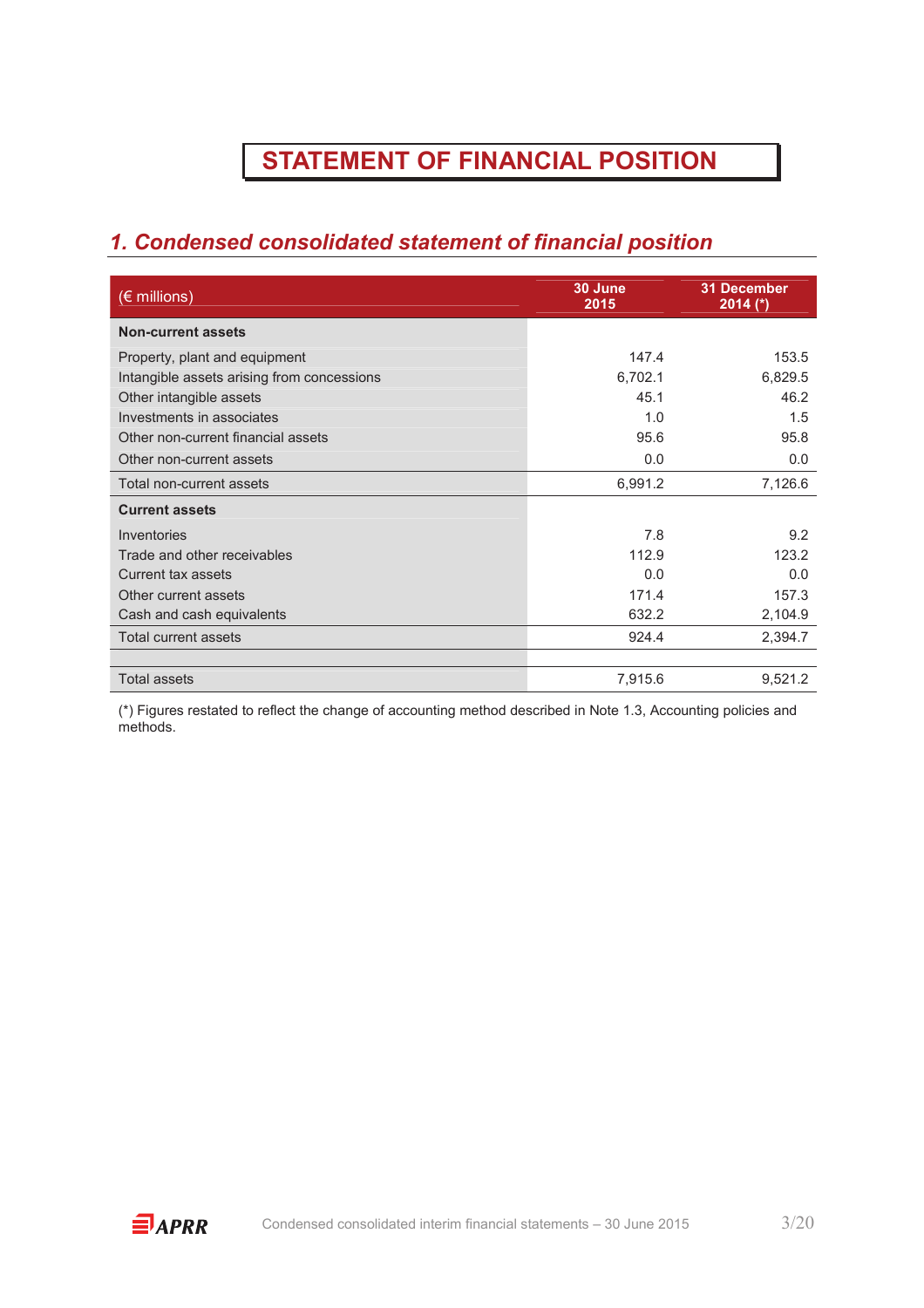| $(\epsilon$ millions)                                     | 30 June<br>2015 | <b>31 December</b><br>$2014$ (*) |
|-----------------------------------------------------------|-----------------|----------------------------------|
| <b>Capital and reserves</b>                               |                 |                                  |
| Share capital                                             | 33.9            | 33.9                             |
| Consolidated reserves                                     | (1,261.2)       | (547.2)                          |
| Profit for the period                                     | 270.7           | 419.2                            |
| Share of equity attributable to the owners of the company | (956.5)         | (94.0)                           |
| Non-controlling interests                                 | 0.1             | 0.1                              |
| <b>Total equity</b>                                       | (956.4)         | (93.9)                           |
| <b>Non-current liabilities</b>                            |                 |                                  |
| <b>Borrowings</b>                                         | 6,332.9         | 7,121.3                          |
| Deferred tax liabilities                                  | 43.9            | 38.1                             |
| Provisions                                                | 264.6           | 267.4                            |
| Other non-current liabilities                             | 55.4            | 51.4                             |
| <b>Total non-current liabilities</b>                      | 6,696.9         | 7,478.1                          |
| <b>Current liabilities</b>                                |                 |                                  |
| Trade and other payables                                  | 64.5            | 108.1                            |
| <b>Borrowings</b>                                         | 387.7           | 375.5                            |
| Non-current borrowings due within one year                | 1.434.3         | 1,333.2                          |
| <b>Current tax liability</b>                              | 19.8            | 44.9                             |
| Provisions                                                | 38.3            | 37.2                             |
| Other current liabilities                                 | 230.6           | 238.2                            |
| <b>Total current liabilities</b>                          | 2,175.1         | 2,137.1                          |
|                                                           |                 |                                  |
| Total equity and liabilities                              | 7,915.6         | 9,521.2                          |

(\*) Figures restated to reflect the change of accounting method described in Note 1.3, Accounting policies and methods.

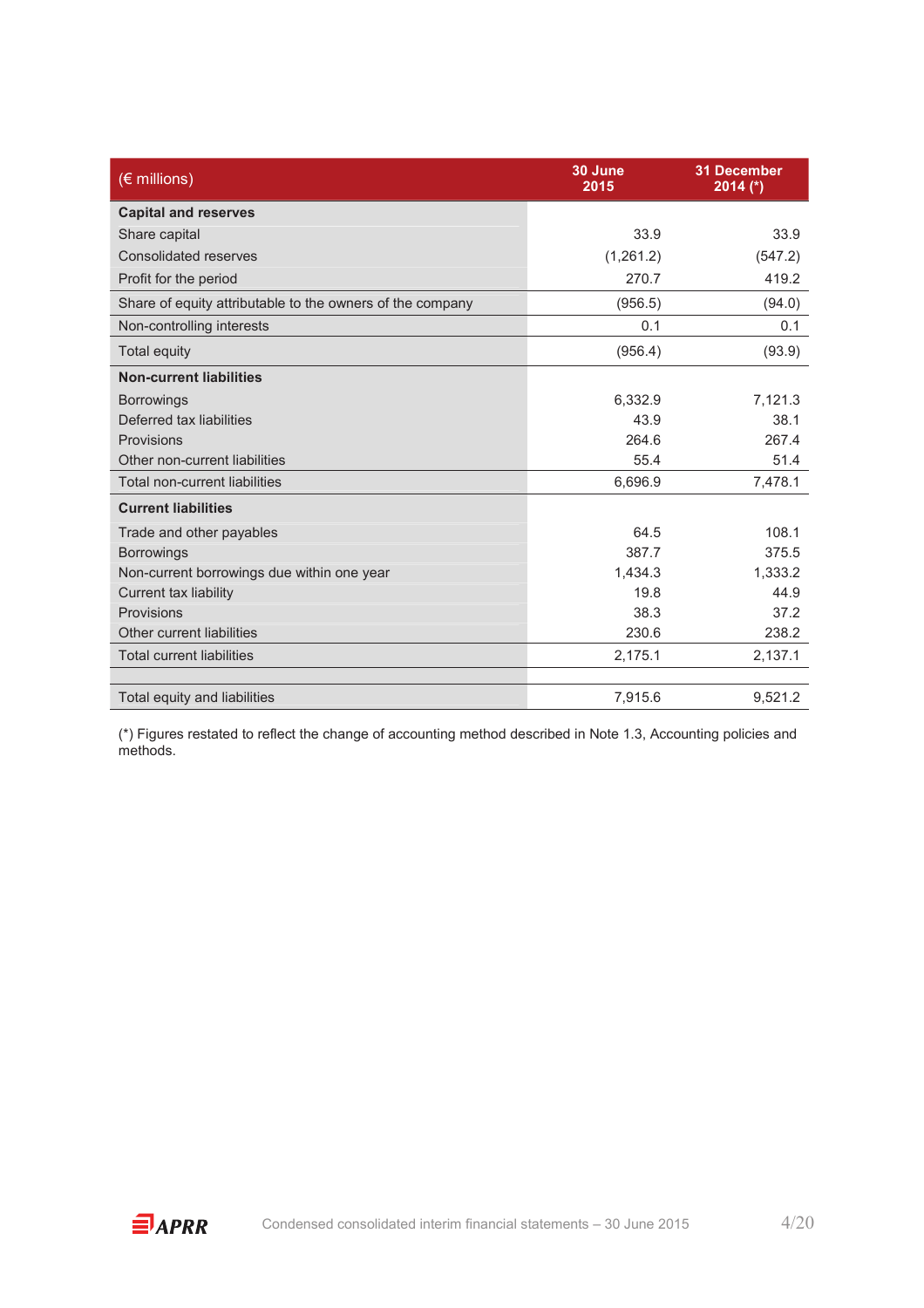## *2. Condensed consolidated income statement and statement of comprehensive income*

| Six months ended 30 June<br>$(\epsilon$ millions)                         | 2015    | 2014 $(*)$ |
|---------------------------------------------------------------------------|---------|------------|
| Revenue                                                                   | 1,112.2 | 1,139.0    |
| Of which:                                                                 |         |            |
| - revenue from the operation of infrastructures                           | 1,056.8 | 1,029.0    |
| - revenue from the construction of infrastructures held under concessions | 55.4    | 110.0      |
| Purchases and external charges                                            | (108.0) | (161.9)    |
| Employee benefit expenses                                                 | (106.7) | (107.9)    |
| Taxes (other than income tax)                                             | (107.9) | (105.4)    |
| Depreciation and amortisation expenses                                    | (208.9) | (199.4)    |
| Provisions                                                                | (1.9)   | (5.1)      |
| Other operating income (expenses) from ordinary activities                | 1.5     | 1.1        |
| Operating profit on ordinary activities                                   | 580.3   | 560.4      |
| Other income (expenses) from operations                                   | 0.0     | 0.0        |
| Operating profit                                                          | 580.3   | 560.4      |
| Income from cash and cash equivalents                                     | 7.3     | 10.9       |
| Finance costs                                                             | (152.0) | (180.8)    |
| Net finance costs                                                         | (144.7) | (170.0)    |
| Other financial income (expenses)                                         | 0.5     | (7.9)      |
| Share of losses of associates                                             | (0.5)   | (1.1)      |
| Income tax expense                                                        | (164.8) | (142.8)    |
| Profit for the period from continuing operations                          | 270.8   | 238.6      |
| Profit for the period                                                     | 270.8   | 238.6      |
| Attributable to:                                                          |         |            |
| - Owners of the company                                                   | 270.7   | 238.5      |
| - Non-controlling interests                                               | 0.1     | 0.1        |
| Earnings per share attributable to the owners of the company              |         |            |
| - Basic earnings per share (euros)                                        | 2.39    | 2.11       |
| - Diluted earnings per share (euros)                                      | 2.39    | 2.11       |

(\*) Figures restated to reflect the change of accounting method described in Note 1.3, Accounting policies and methods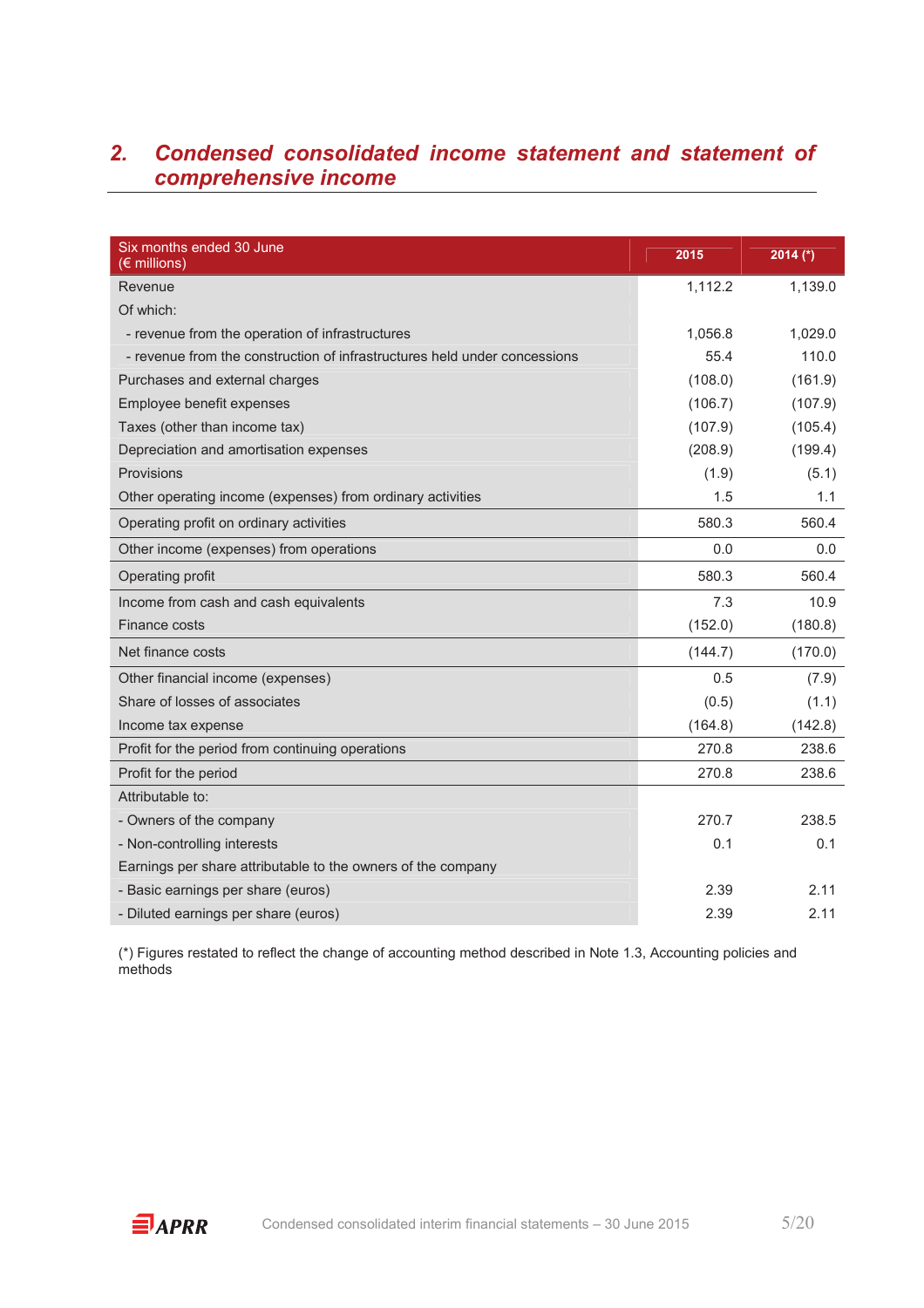| Six months ended 30 June<br>$(\epsilon$ millions)                                                         | 2015  | $2014$ (*) |
|-----------------------------------------------------------------------------------------------------------|-------|------------|
| Profit for the period                                                                                     | 270.8 | 238.6      |
| Items that will not be reclassified to profit or loss                                                     |       |            |
| Actuarial gains and losses on staff benefits                                                              |       | (3.0)      |
| Tax on items that will not be reclassified to profit or loss                                              |       | 1.0        |
| Share of gains and losses of associates that will not be reclassified to profit or loss                   |       |            |
| Items that are or may be reclassified subsequently to profit or loss<br><b>Translation differences</b>    |       |            |
| Re-measurement of derivative hedging instruments                                                          |       | 12.9       |
| Tax on items that are or may be reclassified subsequently to profit or loss                               |       | (4.4)      |
| Share of gains and losses of associates that are or may be reclassified subsequently<br>to profit or loss |       | (0.4)      |
| Total income and expense recognised directly to equity                                                    | 0.0   | 6.1        |
|                                                                                                           |       |            |
| Comprehensive income for the half year                                                                    | 270.8 | 244.6      |
| Attributable to:                                                                                          |       |            |
| - Owners of the company                                                                                   | 270.7 | 244.5      |
| - Non-controlling interests                                                                               | 0.1   | 0.1        |

(\*) Figures restated to reflect the change of accounting method described in Note 1.3, Accounting policies and methods

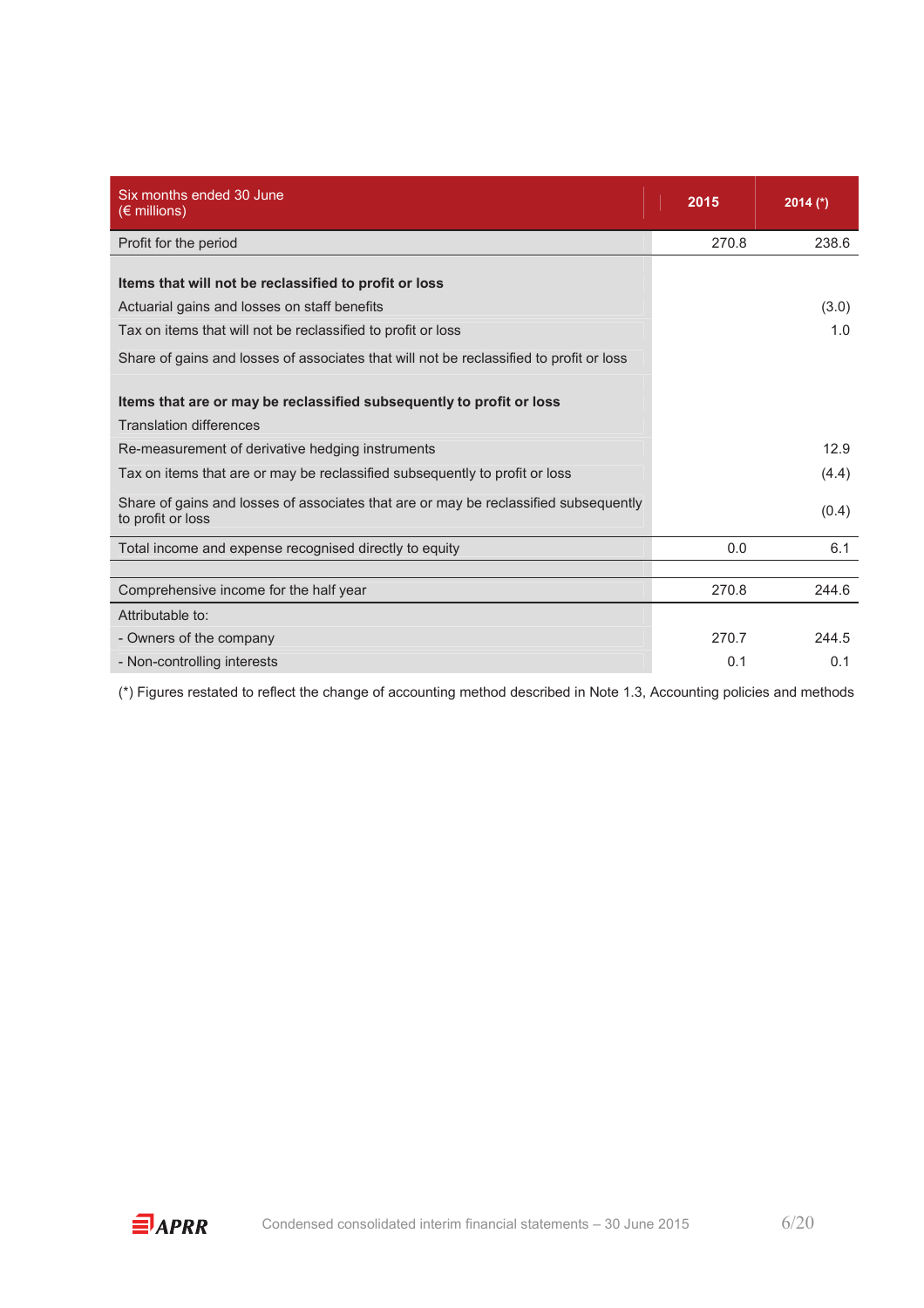# *3. Condensed consolidated statement of changes in equity*

| (€ millions)                                           | <b>Share</b><br>capital | <b>Share</b><br>premium | <b>Reserves</b> | Financial<br><b>instruments</b> | Other | Attributable<br>to owners<br>of the<br>company | Non-<br>controlling<br><i>interests</i> | Total<br>equity |
|--------------------------------------------------------|-------------------------|-------------------------|-----------------|---------------------------------|-------|------------------------------------------------|-----------------------------------------|-----------------|
|                                                        |                         |                         |                 |                                 |       |                                                |                                         |                 |
| At 1 January 2015 (*)                                  | 33.9                    | 0.3                     | (99.3)          | (22.0)                          | (7.0) | (94.0)                                         | 0.1                                     | (93.9)          |
| Share-based<br>payments                                |                         |                         | 0.2             |                                 |       | 0.2                                            |                                         | 0.2             |
| Dividends paid                                         |                         |                         | (1, 133.8)      |                                 |       | (1, 133.8)                                     | (0.1)                                   | (1, 133.9)      |
| Profit for the period                                  |                         |                         | 270.7           |                                 |       | 270.7                                          | 0.1                                     | 270.8           |
| Income and expense<br>recognised directly to<br>equity |                         |                         |                 | 0.0                             | 0.0   | 0.0                                            |                                         | 0.0             |
| Total recognised<br>income and<br>expenses             | 0.0                     | 0.0                     | 270.7           | 0.0                             | 0.0   | 270.7                                          | 0.1                                     | 270.8           |
| Changes in scope<br>and reclassifications              |                         |                         | 0.3             |                                 |       | 0.3                                            | (0.0)                                   | 0.3             |
| At 30 June 2015                                        | 33.9                    | 0.3                     | (961.8)         | (22.0)                          | (7.0) | (956.5)                                        | 0.1                                     | (956.4)         |

#### **Condensed statement of changes in equity for the six months ended 30 June 2015**

(\*) Figures restated to reflect the change of accounting method described in Note 1.3, Accounting policies and methods

#### **Condensed statement of changes in equity for the six months ended 30 June 2014 (\*)**

| $(E \text{ millions})$                                 | <b>Share</b><br>capital | Share<br>premium | <b>Reserves</b> | Financial<br><b>instruments</b> | Other | <b>Attributable</b><br>to owners<br>of the<br>company | Non-<br>controlling<br><i>interests</i> | Total<br>equity |
|--------------------------------------------------------|-------------------------|------------------|-----------------|---------------------------------|-------|-------------------------------------------------------|-----------------------------------------|-----------------|
|                                                        |                         |                  |                 |                                 |       |                                                       |                                         |                 |
| At 1 January 2014 (*)                                  | 33.9                    | 0.3              | (69.6)          | (32.2)                          | (2.5) | (70.0)                                                | 0.1                                     | (69.9)          |
| Share-based<br>payments                                |                         |                  | 0.2             |                                 |       | 0.2                                                   |                                         | 0.2             |
| Dividends paid                                         |                         |                  | (240.8)         |                                 |       | (240.8)                                               | (0.1)                                   | (240.9)         |
| Profit for the period                                  |                         |                  | 238.5           |                                 |       | 238.5                                                 | 0.1                                     | 238.6           |
| Income and expense<br>recognised directly to<br>equity |                         |                  |                 | 8.0                             | (2.0) | 6.1                                                   |                                         | 6.1             |
| Total recognised<br>income and expenses                | 0.0                     | 0.0              | 238.5           | 8.0                             | (2.0) | 244.6                                                 | 0.1                                     | 244.7           |
| Changes in scope and<br>reclassifications              |                         |                  | 0.3             |                                 |       | 0.3                                                   | (0.0)                                   | 0.3             |
| At 30 June 2014 (*)                                    | 33.9                    | 0.3              | (71.4)          | (24.2)                          | (4.4) | (65.7)                                                | 0.1                                     | (65.6)          |

(\*) Figures restated to reflect the change of accounting method described in Note 1.3, Accounting policies and methods

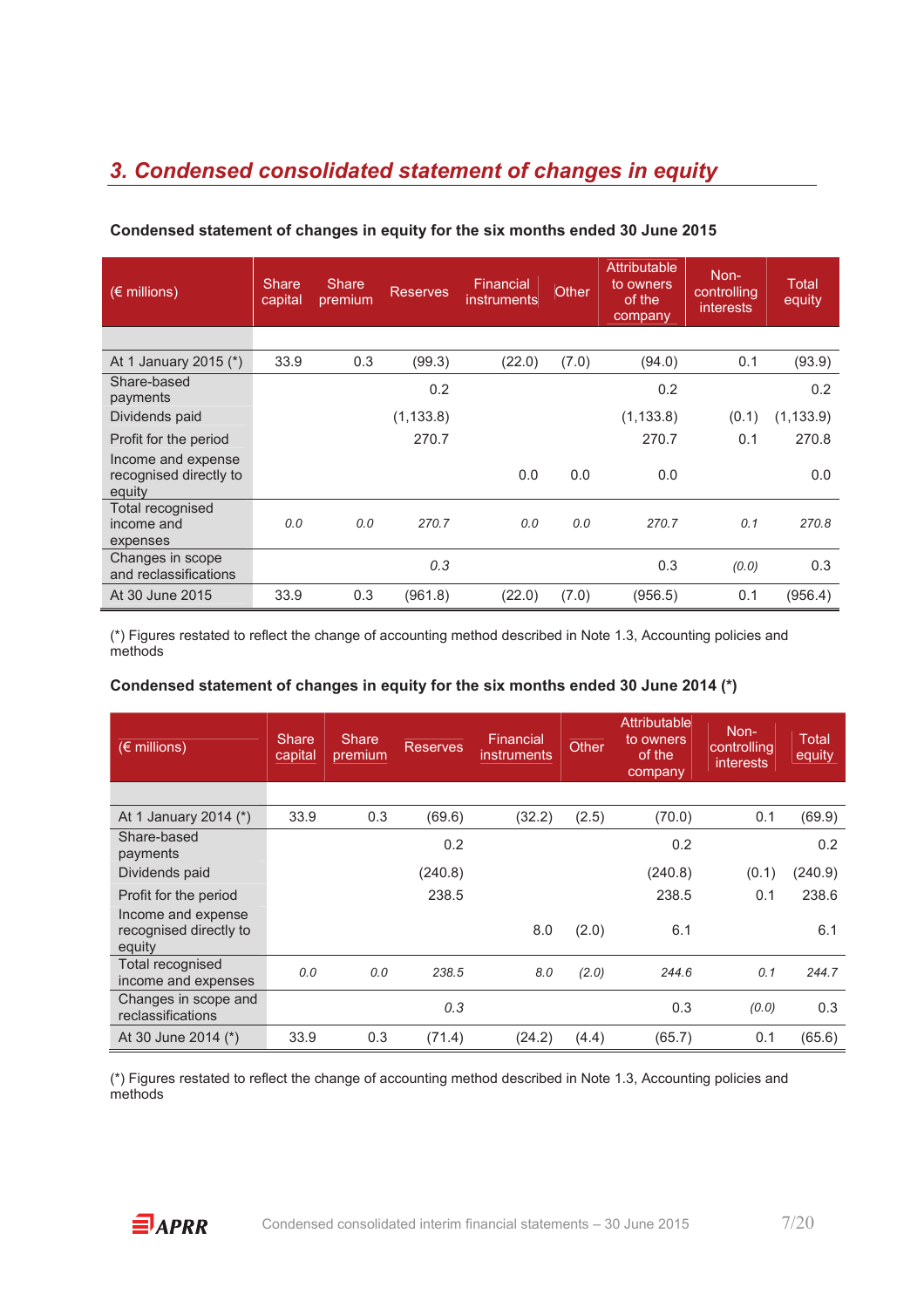# *4. Condensed consolidated statement of cash flows*

| Six months ended 30 June<br>(€ millions)                      | 2015       | 2014 $(*)$ |
|---------------------------------------------------------------|------------|------------|
| Cash and cash equivalents as at 1 January                     | 2,104.9    | 523.3      |
| Profit for the period                                         | 270.8      | 238.6      |
| Net impact of associates                                      | 0.5        | 1.1        |
| Depreciation and amortisation expenses and provisions         | 206.2      | 199.9      |
| Other adjustments                                             | 8.1        | 8.7        |
| Gains (losses) on disposals                                   | (0.3)      | (0.3)      |
| Cash generated by operations                                  | 485.4      | 448.0      |
| Net interest expense                                          | 134.5      | 166.7      |
| Interest paid                                                 | (280.5)    | (287.9)    |
| Income tax expense                                            | 164.8      | 142.8      |
| Income tax paid                                               | (184.0)    | (199.0)    |
| Movement in working capital related to ordinary activities    | (26.3)     | (1.0)      |
| Net cash from operating activities (I)                        | 293.9      | 269.6      |
| Purchases of non-current assets                               | (97.6)     | (119.7)    |
| Purchases of non-current financial assets                     | (2.2)      | (5.5)      |
| Total purchases of non-current assets                         | (99.8)     | (125.3)    |
| Proceeds from disposals of non-current assets                 | 0.8        | 0.8        |
| Net cash used in investing activities (II)                    | (99.0)     | (124.5)    |
| Dividends paid to the shareholders                            | (1, 133.9) | (240.9)    |
| Repayment of borrowings                                       | (851.2)    | (362.1)    |
| New borrowings                                                | 317.5      | 1,000.1    |
| Net cash used in financing activities (III)                   | (1,667.6)  | 397.1      |
| Net increase (decrease) in cash & cash equivalents (I+II+III) | (1, 472.7) | 542.2      |
|                                                               |            |            |
| Cash and cash equivalents as at 30 June                       | 632.2      | 1,065.6    |

(\*) Figures restated to reflect the change of accounting method described in Note 1.3, Accounting policies and methods.

Dividends paid in the first half amounted to €1,133.8 million in total, i.e. €10.03 per share.

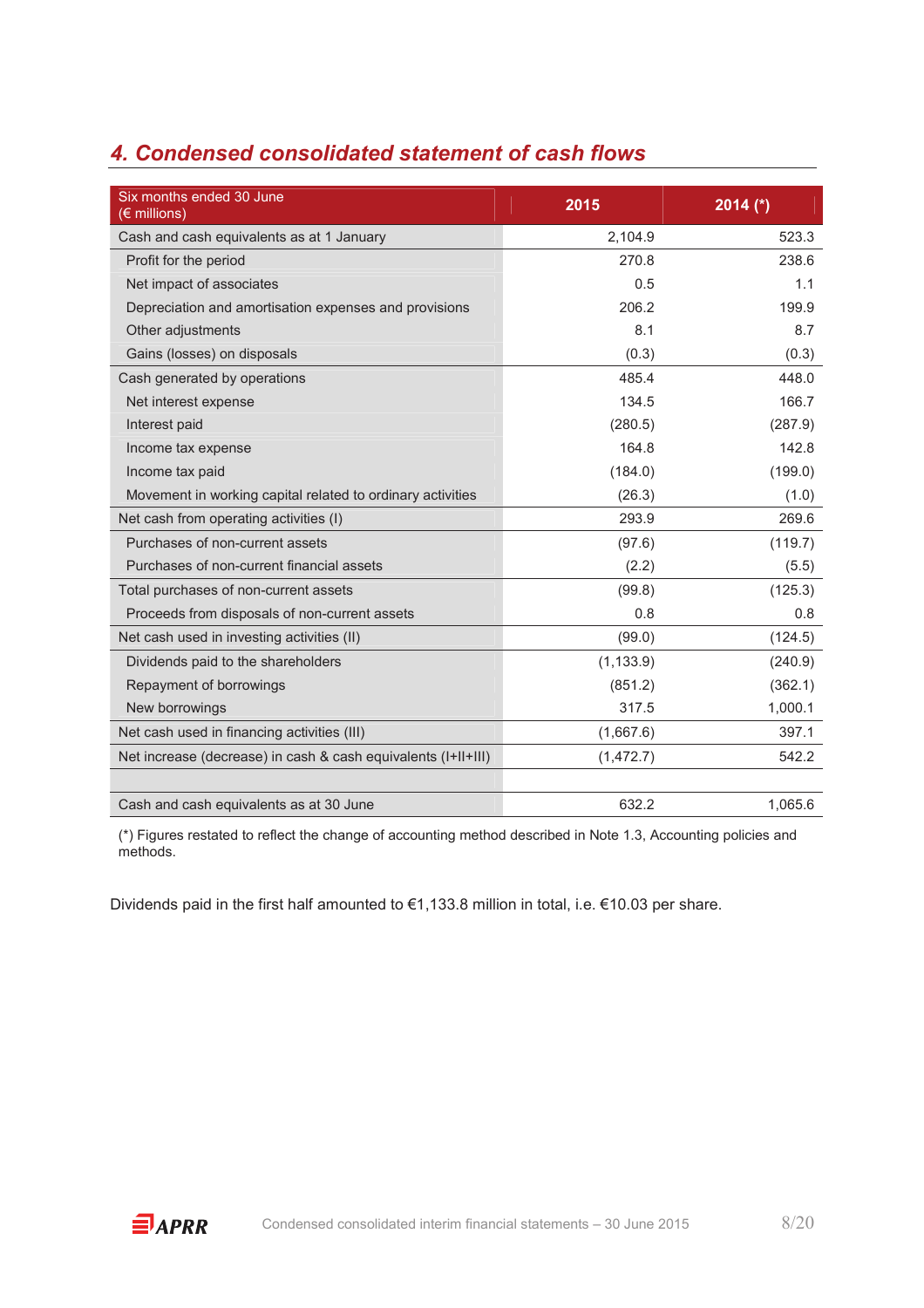# **NOTES TO THE CONDENSED CONSOLIDATED FINANCIAL STATEMENTS FOR THE SIX MONTHS ENDED 30 JUNE 2015**

### *I – Accounting policies*

#### *Note 1.1 - Reporting entity*

Autoroutes Paris-Rhin-Rhône (the "Company") is domiciled in France. The interim consolidated financial statements for the six months ended 30 June 2015 comprise the financial statements of the Company and its subsidiaries (referred to collectively as the "Group"). The consolidated financial statements of the Group for the year ended 31 December 2014 are available upon request from the Company's registered office at 36 Rue du Docteur Schmitt, 21850 Saint-Apollinaire, France or from its website at www.aprr.com.

#### *Note 1.2 - Statement of compliance*

The condensed interim consolidated financial statements were prepared in accordance with IAS 34, "Interim Financial Reporting". They do not contain all the information required for complete annual financial statements and must be read in conjunction with the Group's financial statements for the year ended 31 December 2014. The condensed consolidated financial statements were drawn up under the responsibility of the Board of Directors on 25 August 2015.

#### *Note 1.3 - Accounting policies and methods applied in the condensed interim financial statements and applicable standards*

The condensed interim financial statements for the six months ended 30 June 2015 were prepared in accordance with IAS 34, "Interim Financial Reporting". They do not contain all the information required for complete annual financial statements and must be read in conjunction with the Group's financial statements for the year ended 31 December 2014.

The financial statements were prepared applying the same accounting policies and methods as for the consolidated financial statements for the year ended 31 December 2014, except for the standards, amendments and interpretations adopted by the European Union and effective for annual periods beginning on or after 1 January 2015:

IFRIC 21, "Levies"

The impacts of the retrospective application of this standard are detailed in Note 2.3.

The Group is currently assessing the potential impact on its financial statements of the standards and interpretations issued up to 30 June 2015 for which application is compulsory only from 1 January 2016 at the earliest.

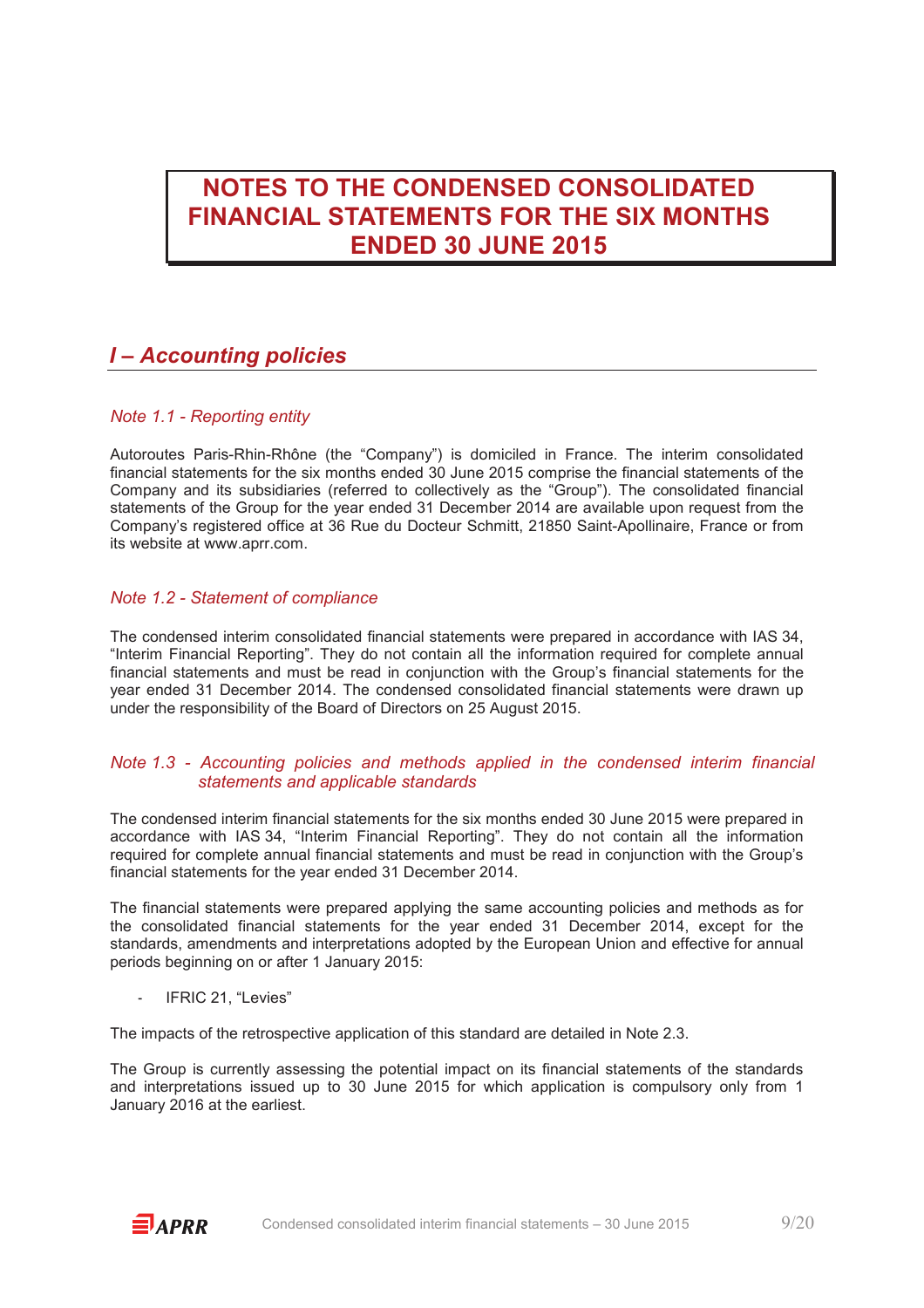#### *Note 1.4 – Consolidation scope*

APRR Group consists of the parent company Société des Autoroutes Paris-Rhin-Rhône (APRR), its wholly owned subsidiary AREA Participation which is consolidated under the full method, Société des Autoroutes Rhône-Alpes (AREA), its 99.84%-owned subsidiary which is consolidated under the full method, and Adelac, a 49.90%-owned associate of AREA that is consolidated under the equity method. It also includes Axxès, a 28.09%-owned associate of APRR (including 5.30% by AREA) consolidated under the equity method.

#### *Note 1.5 – Methods used in the preparation of the interim financial statements and the effect of seasonal fluctuations*

The features specific to the preparation of the half-year financial statements are as follows.

Revenue corresponds to revenue generated during the first half and expenses are those that have actually been incurred. Statistically, first-half revenue is slightly lower than that in the second half. Revenue generated from the operation of the infrastructures represented 47.9% of full-year revenue in 2014 and 47.7% in 2013.

Depreciation, asset impairment and provisions have been determined in accordance with detailed calculations carried out at the balance sheet date, applying the same methods as at the year-end.

In the case of retirement benefits and profit sharing, the amount recognised for the first half of 2015 is 50% of the estimated charge for 2015 as a whole.

### *II - Notes to the financial statements*

#### *Note 2.1 – Net non-current assets*

Net non-current assets decreased by €135 million in the first half of 2015. This breaks down as follows:

- acquisitions net of disposals amounting to  $\epsilon$ 65 million (compared with  $\epsilon$ 121 million in the first half of 2014); and
- depreciation and amortisation charges net of amounts reversed amounting to €200 million (compared with €187 million in the first half of 2014).

In the first half of 2015, the increase in non-current assets was due to the construction of the A6-A89 link road (€5 million), the A6-A46 link road (€11 million), and the widening of the A43 (€3 million).

In the first half of 2014, the increase in non-current assets was due to the construction of the A719 Gannat-Vichy motorway (€22 million), the A6-A46 link road (€18 million), the widening of the A36 (€16 million), the A71 (€13 million) and the A43 (€12 million).

Furthermore, from 2015 to 2019, the Group is committed to undertaking work to build and widen motorways and to create new exchanges that are expected to cost €453 million in total.

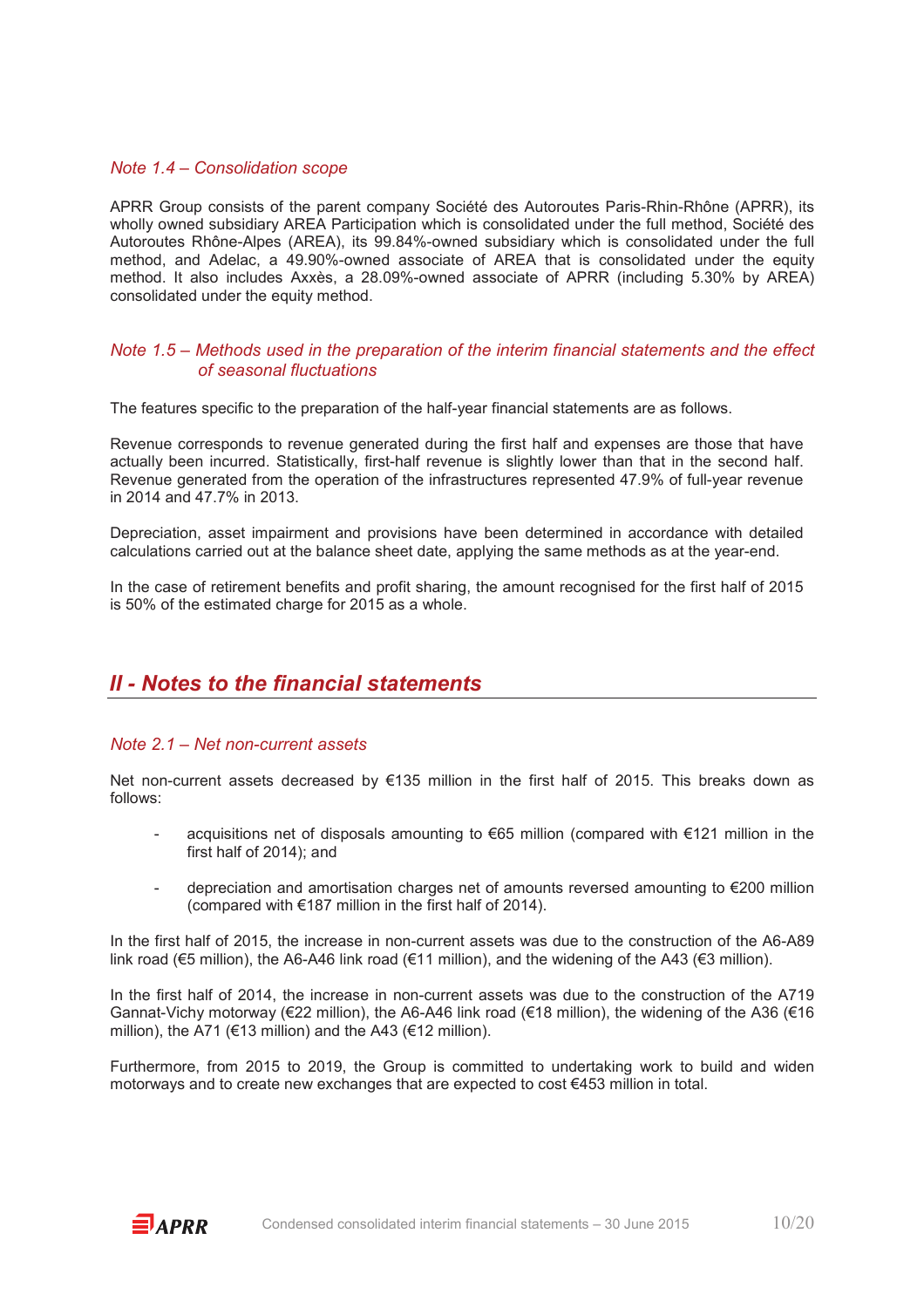#### *Note 2.2 – Information about financial assets and liabilities*

| At 30 June 2015<br>$(E \text{ millions})$                                                                          | <b>Carrying</b><br>value | <b>Capital and</b><br><b>interest</b><br>movements | Less<br>than 1<br>vear | 1 to 2<br>years | $2$ to $3$<br>vears | $3$ to $\overline{4}$<br>vears | 4 to 5<br>vears | After 5<br>vears |
|--------------------------------------------------------------------------------------------------------------------|--------------------------|----------------------------------------------------|------------------------|-----------------|---------------------|--------------------------------|-----------------|------------------|
| Cash and cash equivalents                                                                                          |                          |                                                    |                        |                 |                     |                                |                 |                  |
| Marketable securities                                                                                              | 383.7                    |                                                    |                        |                 |                     |                                |                 |                  |
| Cash at bank and in hand                                                                                           | 248.5                    |                                                    |                        |                 |                     |                                |                 |                  |
| Sub-total                                                                                                          | 632.2                    |                                                    |                        |                 |                     |                                |                 |                  |
| Financial liabilities: current and non-<br>current<br>Long-term borrowings<br>Derivative instruments - liabilities | 6.308.6<br>24.4          | 6.330.7                                            | 0.0                    | 1.673.0         | 1,214.6             | 1.004.5                        | 654.4           | 1.784.1          |
| Interest payable in respect of non-<br>current financial liabilities                                               |                          | 792.5                                              | 216.2                  | 219.8           | 132.7               | 75.0                           | 47.3            | 101.6            |
| <b>Non-current borrowings</b>                                                                                      | 6.332.9                  | 7.123.2                                            | 216.2                  | 1.892.8         | 1.347.3             | 1.079.5                        | 701.7           | 1.885.7          |
| Long-term borrowings due within 1 year<br>Interest payable in respect of long-term<br>borrowings due within 1 year | 1.434.3                  | 1.438.6<br>57.1                                    | 1.438.6<br>57.1        |                 |                     |                                |                 |                  |
| Non-current borrowings due within 1<br>year                                                                        | 1.434.3                  | 1,495.7                                            | 1,495.7                | 0.0             | 0.0                 | 0.0                            | 0.0             | 0.0              |
| <b>Current borrowings and other debts</b>                                                                          | 387.7                    | 267.5                                              | 267.5                  |                 |                     |                                |                 |                  |
| <b>Total borrowings</b>                                                                                            | 8,154.9                  | 8,886.4                                            | 1,979.4                | 1,892.8         | 1,347.3             | 1,079.5                        | 701.7           | 1,885.7          |
| Net debt                                                                                                           | (7, 522.7)               |                                                    |                        |                 |                     |                                |                 |                  |

Capital and interest movements exclude loan issuance costs, issuance premiums and other items not involving the movement of funds.

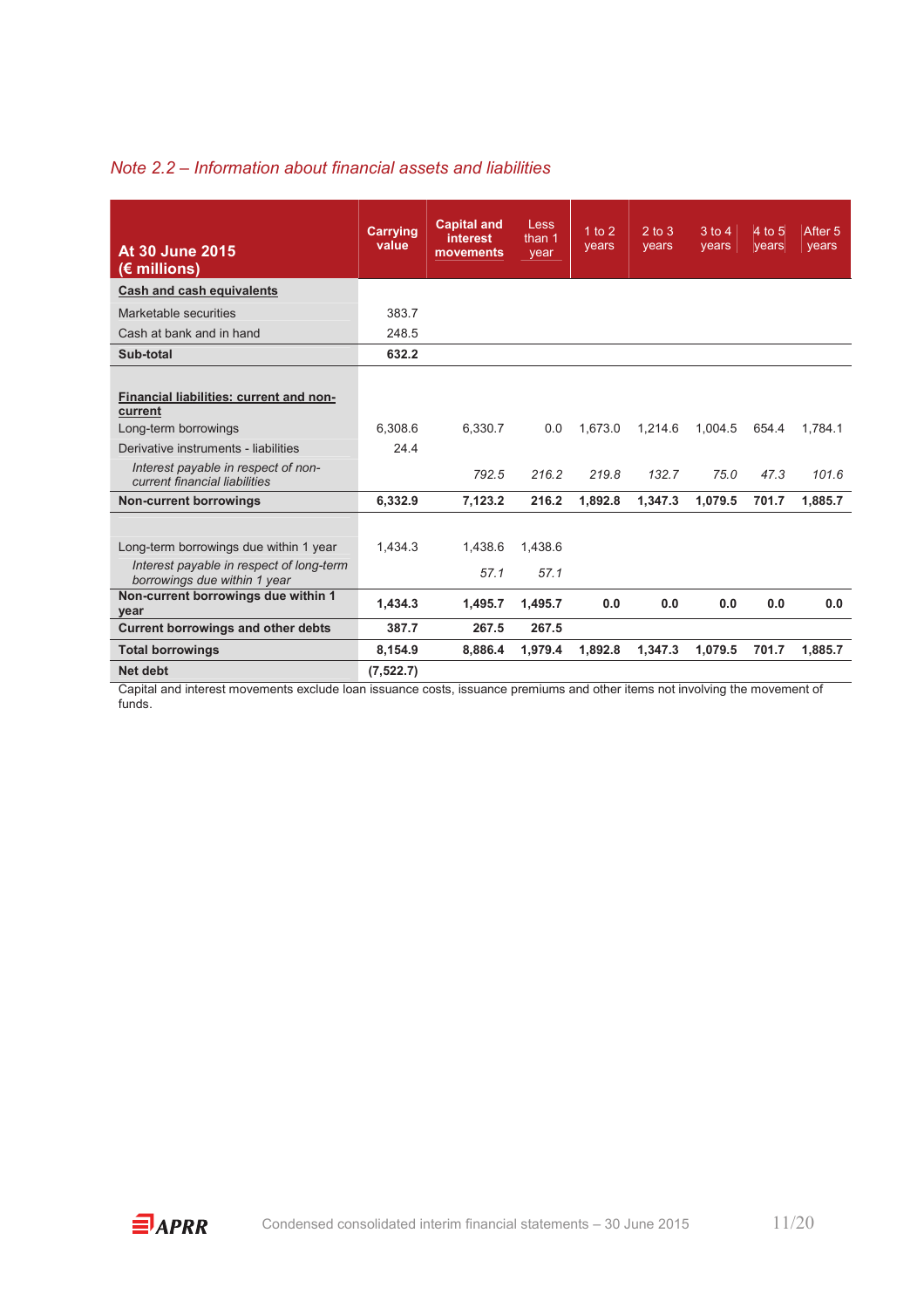| At 31 December 2014<br>$(E \text{ millions})$                                                                          | <b>Carrying</b><br>value | <b>Capital and</b><br><b>interest</b><br>movements | Less<br>than 1<br>year | 1 to $2$<br>years | $2$ to $3$<br>years | $3$ to $4$<br>years | 4 to 5<br>years | After 5<br>years |
|------------------------------------------------------------------------------------------------------------------------|--------------------------|----------------------------------------------------|------------------------|-------------------|---------------------|---------------------|-----------------|------------------|
| <b>Cash and cash equivalents</b>                                                                                       |                          |                                                    |                        |                   |                     |                     |                 |                  |
| Marketable securities                                                                                                  | 1.375.1                  |                                                    |                        |                   |                     |                     |                 |                  |
| Cash at bank and in hand                                                                                               | 729.8                    |                                                    |                        |                   |                     |                     |                 |                  |
| Sub-total                                                                                                              | 2,104.9                  |                                                    |                        |                   |                     |                     |                 |                  |
| <b>Financial liabilities: current and</b><br>non-current<br>Long-term borrowings                                       | 7.091.4                  | 7.110.6                                            | 0.0                    | 1.236.0           | 1.391.7             | 1.214.5             | 1.079.4         | 2.189.0          |
| Derivative instruments - liabilities<br>Interest payable in respect of non-<br>current financial liabilities           | 29.9                     | 1.059.6                                            | 250.6                  | 256.3             | 205.1               | 131.4               | 72.5            | 143.7            |
| <b>Non-current borrowings</b>                                                                                          | 7,121.3                  | 8,170.1                                            | 250.6                  | 1,492.3           | 1,596.8             | 1,345.9             | 1,151.9         | 2,332.7          |
| Long-term borrowings due within 1<br>year<br>Interest payable in respect of long-<br>term borrowings due within 1 year | 1.333.2                  | 1.337.9<br>89.1                                    | 1.337.9<br>89.1        |                   |                     |                     |                 |                  |
| Non-current borrowings due within<br>1 year                                                                            | 1.333.2                  | 1.427.0                                            | 1.427.0                | 0.0               | 0.0                 | 0.0                 | 0.0             | 0.0              |
| <b>Current borrowings and other debts</b>                                                                              | 375.5                    | 120.0                                              | 120.0                  |                   |                     |                     |                 |                  |
| <b>Total borrowings</b>                                                                                                | 8.830.0                  | 9.717.1                                            | 1.797.5                | 1.492.3           | 1.596.8             | 1.345.9             | 1,151.9         | 2.332.7          |
| Net debt                                                                                                               | (6, 725.1)               |                                                    |                        |                   |                     |                     |                 |                  |

Capital and interest movements exclude loan issuance costs, issuance premiums and other items not involving the movement of funds.

Capital and interest movements in the tables above concern the debt as reported on the balance sheet at 30 June 2015 and 31 December 2014. They do not reflect any early repayments or new loans that may occur in the future.

Interest movements include movements relating to derivative instruments reported as assets and liabilities (i.e. interest rate swaps). They were not discounted to their present value.

Interest movements for variable rate loans are based on interest rates as at 30 June 2015 and 31 December 2014. Movements for loans with fixed rates on an indexed nominal include projected inflation of 1.50% for the table at 30 June 2015 and 1.80% for the table at 31 December 2014.

Movements in respect of current borrowings and other debts concern mainly accrued interest payable, which is included in the above interest movement. At 30 June 2015, the €267.5 million corresponds to outstanding commercial paper issued.

A new €1.8 billion revolving credit facility with a five-year term plus two possible extensions of one year each was put in place in February 2015. It replaces the old revolving credit facility of €719.5 million. No drawdowns or repayments were made under these revolving credit facilities during the first half of 2015.

The CNA loans repaid during the first half of 2015 totalled €151 million compared with €362 million in the first half of 2014.

Euro Medium Term Note (EMTN) programme bond issues repaid during the first half of 2015 totalled €700 million compared with nil in the first half of 2014. No new bond issues were carried out during the first half of 2015. Under these conditions, the amount remaining available under this programme came to €2.55 billion at 30 June 2015 taking into account notes issued since the programme's inception.

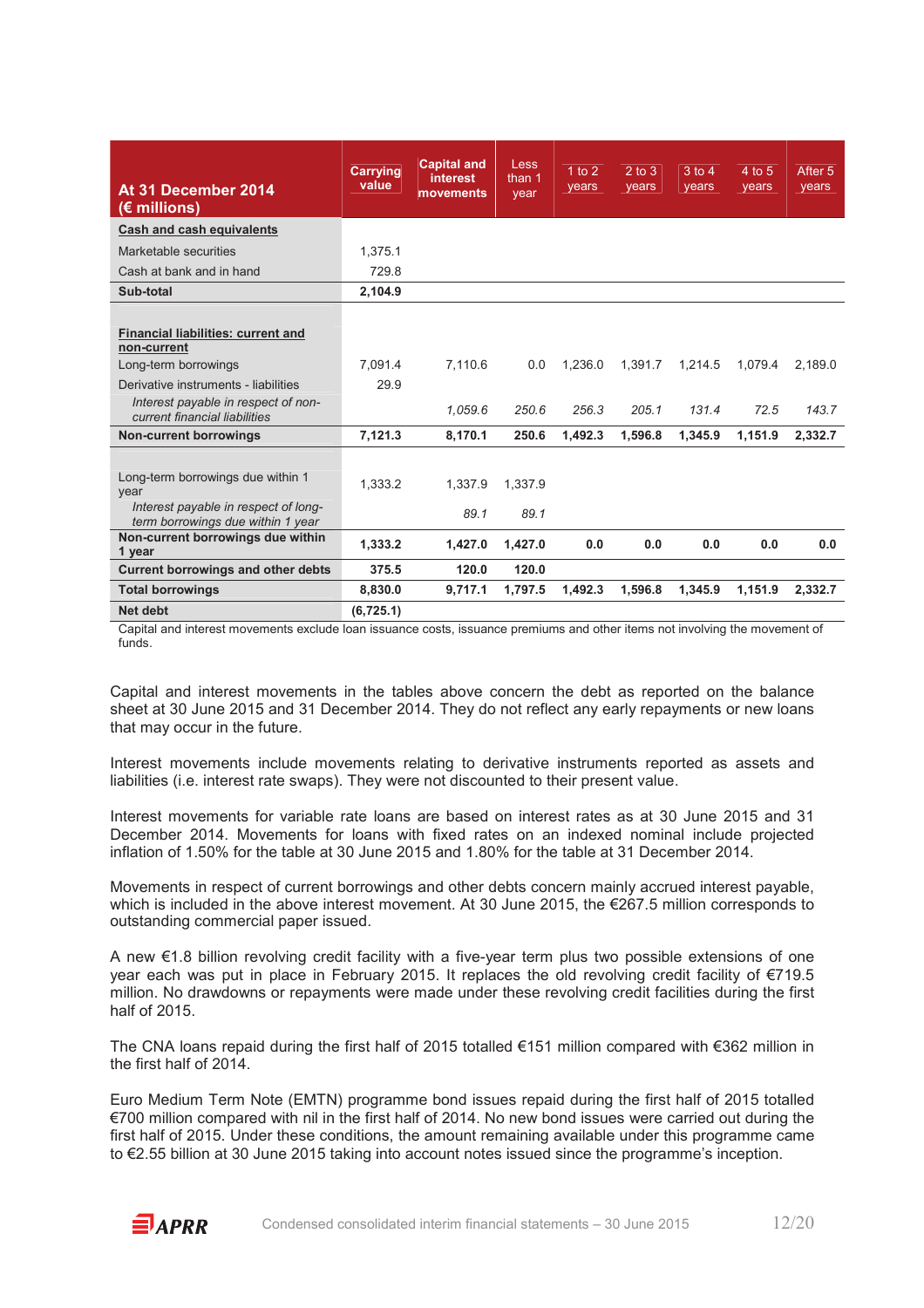A new €170 million loan from the EIB at a variable rate and with a seven-year term was drawn down during the half year.

The outstanding commercial paper programme totalled €267.5 million at 30 June 2015, compared with €120.0 million at 31 December 2014.

| (€ millions)                          | <b>Carrying</b><br>value<br>30/06/2015 | <b>Fair value</b><br>30/06/2015 | <b>Carrying</b><br>value<br>31/12/2014 | <b>Fair value</b><br>31/12/2014 |
|---------------------------------------|----------------------------------------|---------------------------------|----------------------------------------|---------------------------------|
| <b>Financial assets</b>               |                                        |                                 |                                        |                                 |
| Cash and cash equivalents             | 632.2                                  | 632.2                           | 2,104.9                                | 2,104.9                         |
| Loans                                 | 5.1                                    | 5.1                             | 5.2                                    | 5.2                             |
| Interest rate swaps                   | 7.4                                    | 7.4                             | 9.8                                    | 9.8                             |
| Other financial assets                | 83.1                                   | 83.1                            | 80.8                                   | 80.8                            |
| Trade and other receivables           | 112.9                                  | 112.9                           | 123.2                                  | 123.2                           |
| Other current assets                  | 171.4                                  | 171.4                           | 157.3                                  | 157.3                           |
| <b>Financial liabilities</b>          |                                        |                                 |                                        |                                 |
| Variable rate loans                   | 1,382.4                                | 1,435.8                         | 1,216.3                                | 1,278.3                         |
| Fixed rate loans with indexed nominal | 546.7                                  | 595.2                           | 544.9                                  | 604.1                           |
| Fixed rate loans                      | 5,789.1                                | 6,260.4                         | 6,639.0                                | 7,270.2                         |
| Interest rate swaps                   | 24.4                                   | 24.4                            | 29.9                                   | 29.9                            |
| Other financial liabilities           | 412.3                                  | 412.3                           | 399.9                                  | 399.9                           |
| Trade and other payables              | 64.5                                   | 64.5                            | 108.1                                  | 108.1                           |
| Other non-current liabilities         | 55.4                                   | 55.4                            | 51.4                                   | 51.4                            |
| <b>Other liabilities</b>              | 230.6                                  | 230.6                           | 238.2                                  | 238.2                           |

The fair value of derivative instruments corresponds to the mark-to-market value communicated by the various counterparties.

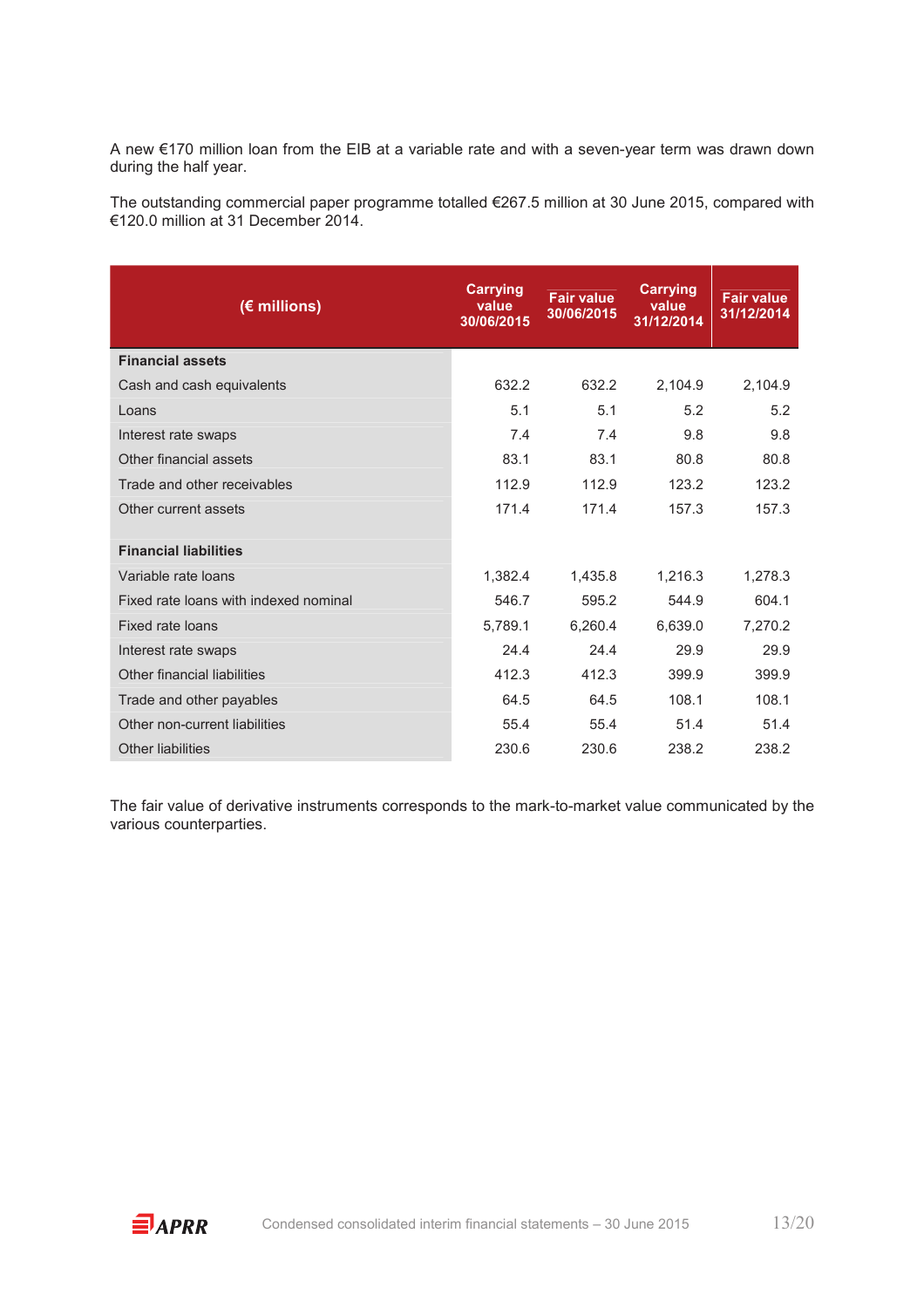|                                                    |         | 2015                              |         | 2014                              |         |         |  |
|----------------------------------------------------|---------|-----------------------------------|---------|-----------------------------------|---------|---------|--|
| $(E$ millions)                                     |         | <b>Fair value hierarchy level</b> |         | <b>Fair value hierarchy level</b> |         |         |  |
|                                                    | Level 1 | Level 2                           | Level 3 | Level 1                           | Level 2 | Level 3 |  |
|                                                    |         |                                   |         |                                   |         |         |  |
| Financial assets measured at fair value            |         |                                   |         |                                   |         |         |  |
| Cash and cash equivalents                          | 632.2   |                                   |         | 2,104.9                           |         |         |  |
| Interest rate swaps                                |         | 7.4                               |         |                                   | 9.9     |         |  |
| Unlisted participating interests                   |         |                                   | 2.2     |                                   |         | 2.2     |  |
| Total financial assets measured at fair value      | 632.2   | 7.4                               | 2.2     | 2,104.9                           | 9.9     | 2.2     |  |
|                                                    |         |                                   |         |                                   |         |         |  |
| <b>Financial liabilities</b>                       |         |                                   |         |                                   |         |         |  |
| Fixed-rate borrowings measured at fair value       |         |                                   |         |                                   |         |         |  |
| <b>Notional</b>                                    |         | 75.0                              |         |                                   | 75.0    |         |  |
| Revalued                                           |         | 4.6                               |         |                                   | 5.5     |         |  |
|                                                    |         |                                   |         |                                   |         |         |  |
| Interest rate swaps                                |         | 24.4                              |         |                                   | 29.9    |         |  |
| Total financial liabilities measured at fair value |         | 104.0                             |         |                                   | 110.4   |         |  |

Level 1: quoted on an active market

Level 2: internal model using observable market data

Level 3: internal model using non-observable data

|                                                         | <b>Notional amount by</b><br>maturity at<br>30 June 2015 |                |              |                      | o/w derivatives<br>qualifying as fair<br>value hedges |                          | o/w derivatives<br>qualifying as<br><b>autonomous</b> |                      |
|---------------------------------------------------------|----------------------------------------------------------|----------------|--------------|----------------------|-------------------------------------------------------|--------------------------|-------------------------------------------------------|----------------------|
| $(E$ millions)                                          | 2018                                                     | 2020           | <b>Total</b> | <b>Fair</b><br>value | <b>Notional</b>                                       | <b>Fair</b><br>value     | <b>Notional</b>                                       | <b>Fair</b><br>value |
|                                                         |                                                          |                |              |                      |                                                       |                          |                                                       |                      |
| <b>Interest rate swaps</b>                              |                                                          |                |              |                      |                                                       |                          |                                                       |                      |
| Interest rate swap, pay<br>variable/receive 3.38%       | 75.0                                                     | $\overline{a}$ | 75.0         | 7.4                  | 75.0                                                  | 7.4                      | 0.0                                                   | 0.0                  |
| Interest rate swap, pay<br>variable/receive variable    | 58.4                                                     |                | 58.4         |                      | 0.0                                                   |                          | 58.4                                                  |                      |
| Interest rate swap, pay<br>variable/receive variable    | 75.0                                                     |                | 75.0         | (0.8)                |                                                       | $\overline{\phantom{0}}$ | 75.0                                                  | (0.8)                |
| Interest rate swap, pay<br>variable/receive variable    | 75.0                                                     |                | 75.0         | (4.6)                |                                                       | $\overline{\phantom{0}}$ | 75.0                                                  | (4.6)                |
| Interest rate swap, pay<br>4.5%/receive variable        |                                                          | 91.6           | 91.6         | (18.9)               |                                                       | $\overline{\phantom{0}}$ | 91.6                                                  | (18.9)               |
|                                                         |                                                          |                |              |                      |                                                       |                          |                                                       |                      |
| <b>Total financial assets</b><br>measured at fair value | 283.4                                                    | 91.6           | 375.0        | (16.9)               | 75.0                                                  | 7.4                      | 300.0                                                 | (24.3)               |

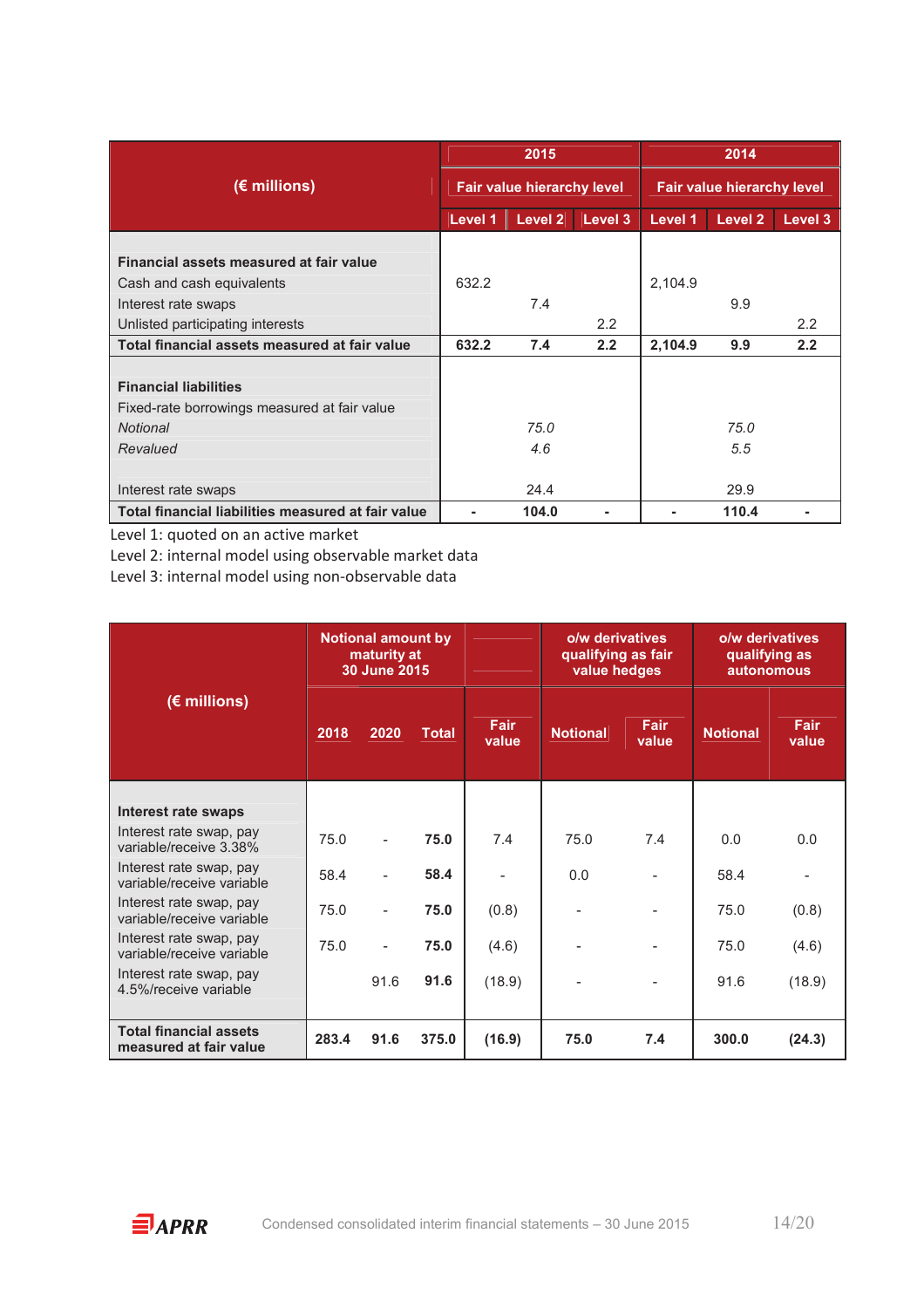At 30 June 2015, the portfolio of derivative instruments held by the Autoroutes Paris-Rhin-Rhône Group consisted of a remaining group of five derivative contracts, including one swap receiving a fixed rate and paying a variable rate, which was designated as a fair value hedge (with a nominal value of €75 million, maturing in 2018), and three options entered into partly to mitigate exposure to higher interest rates and one swap paying a fixed rate and receiving a variable rate (arising from the exercise of a swaption having matured in April 2010), which are treated as autonomous instruments for accounting purposes. These were entered into in the second half of 2005 as part of a variable rate programme scaled back to €300 million at 30 June 2010, matched to the following loans:

- $€208.4$  million against the 4.50% CNA loan maturing on 28 March 2018; and
- €91.6 million until April 2020, part-matching the 4.50% CNA loan that matured on 25 April 2010.

The Group's currency, interest rate and liquidity risk exposures are substantially the same as detailed in the 2014 annual consolidated financial statements.

#### *Note 2.3 - Change of accounting method - summary of impacts following the application of IFRIC 21*

| Liabilities                                              | 31 December 2014 |                              | 1 January 2014           |                 |                 |                  |                              |                 |
|----------------------------------------------------------|------------------|------------------------------|--------------------------|-----------------|-----------------|------------------|------------------------------|-----------------|
| $(\epsilon$ million)                                     | <b>Reported</b>  | C <sub>3</sub> S             | <b>RD</b>                | <b>Restated</b> | <b>Reported</b> | C <sub>3</sub> S | <b>RD</b>                    | <b>Restated</b> |
| <b>Capital and reserves</b>                              |                  |                              |                          |                 |                 |                  |                              |                 |
| Share capital                                            | 33.9             |                              |                          | 33.9            | 33.9            |                  |                              | 33.9            |
| <b>Consolidated reserves</b>                             | (525.9)          | 1.9                          | (23.2)                   | (547.2)         | (524.8)         | 1.9              | (23.2)                       | (546.1)         |
| Profit for the period                                    | 419.7            | 0.1                          | (0.6)                    | 419.2           | 442.2           |                  |                              | 442.2           |
| Share of equity attributable to<br>owners of the company | (72.2)           | 2.0                          | (23.8)                   | (94.0)          | (48.7)          | 1.9              | (23.2)                       | (70.0)          |
| Non-controlling interests                                | 0.1              |                              |                          | 0.1             | 0.1             |                  |                              | 0.1             |
| <b>Total equity</b>                                      | (72.1)           | 2.0                          | (23.8)                   | (93.9)          | (48.6)          | 1.9              | (23.2)                       | (69.9)          |
| <b>Non-current liabilities</b>                           |                  |                              |                          |                 |                 |                  |                              |                 |
| <b>Borrowings</b>                                        | 7,121.3          |                              |                          | 7,121.3         | 6,079.1         |                  |                              | 6,079.1         |
| Deferred tax liabilities                                 | 51.4             | 1.2                          | (14.6)                   | 38.1            | 58.3            | 1.2              | (14.2)                       | 45.2            |
| Provisions                                               | 267.4            |                              |                          | 267.4           | 253.4           |                  |                              | 253.4           |
| Other non-current liabilities                            | 51.4             |                              |                          | 51.4            | 52.3            |                  |                              | 52.3            |
| <b>Total non-current liabilities</b>                     | 7,491.4          | 1.2                          | (14.6)                   | 7,478.1         | 6,443.0         | 1.2              | (14.2)                       | 6,429.9         |
| <b>Current liabilities</b>                               |                  |                              |                          |                 |                 |                  |                              |                 |
| Trade and other payables                                 | 108.1            |                              |                          | 108.1           | 113.6           |                  |                              | 113.6           |
| <b>Borrowings</b>                                        | 375.5            |                              |                          | 375.5           | 372.1           |                  |                              | 372.1           |
| Non-current borrowings due within<br>1 year              | 1,333.2          |                              |                          | 1,333.2         | 869.1           |                  |                              | 869.1           |
| Current tax liability                                    | 44.9             |                              |                          | 44.9            | 49.9            |                  |                              | 49.9            |
| Provisions                                               | 37.2             |                              |                          | 37.2            | 44.3            |                  |                              | 44.3            |
| Other current liabilities                                | 241.4            | (3.2)                        |                          | 238.2           | 231.5           | (3.1)            |                              | 228.4           |
| <b>Total current liabilities</b>                         | 2,140.3          | (3.2)                        | $\overline{\phantom{a}}$ | 2,137.1         | 1,680.6         | (3.1)            | $\qquad \qquad \blacksquare$ | 1,677.4         |
|                                                          |                  |                              |                          |                 |                 |                  |                              |                 |
| <b>Total equity and liabilities</b>                      | 9,559.6          | $\qquad \qquad \blacksquare$ | (38.4)                   | 9,521.2         | 8,074.9         |                  | (37.5)                       | 8,037.4         |
|                                                          |                  |                              |                          |                 |                 |                  |                              |                 |
| <b>Total assets</b>                                      | 9,559.6          | $\blacksquare$               | (38.4)                   | 9,521.2         | 8,074.9         | ä,               | (37.5)                       | 8,037.4         |

C3S: *Contribution Sociale de Solidarité des Sociétés* (corporate social solidarity contribution) *Redevance Domaniale* (fee for the use of public property)

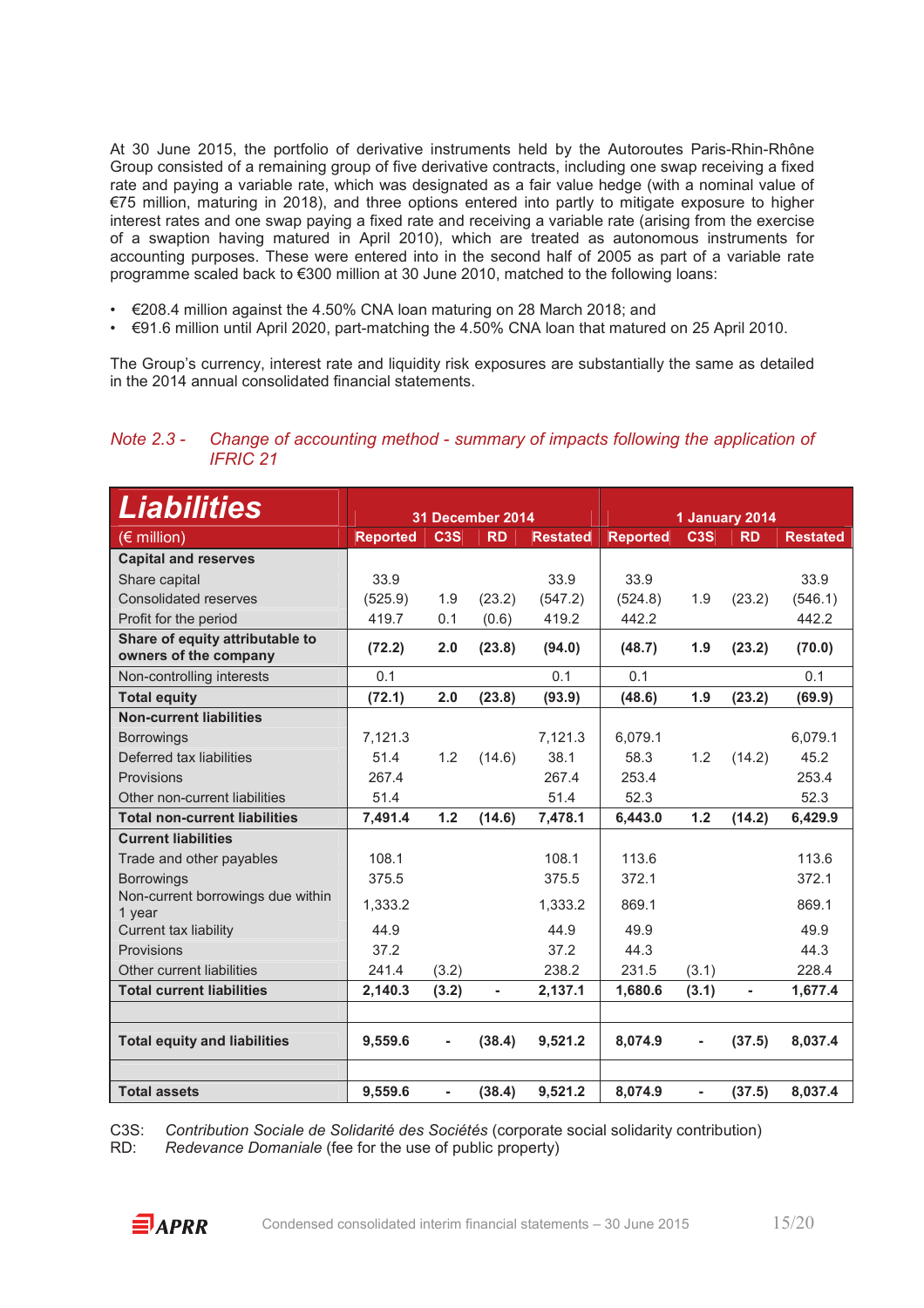| <b>Assets</b>                                 |                 |                              | 31 December 2014         |                 |                          |                          | 1 January 2014 |                 |
|-----------------------------------------------|-----------------|------------------------------|--------------------------|-----------------|--------------------------|--------------------------|----------------|-----------------|
| $(\epsilon$ million)                          | <b>Reported</b> | C <sub>3</sub> S             | <b>RD</b>                | <b>Restated</b> | <b>Reported</b>          | C <sub>3</sub> S         | <b>RD</b>      | <b>Restated</b> |
| <b>Non-current assets</b>                     |                 |                              |                          |                 |                          |                          |                |                 |
| Property, plant and equipment                 | 153.5           |                              |                          | 153.5           | 158.7                    |                          |                | 158.7           |
| Investment property                           |                 |                              |                          |                 |                          |                          |                |                 |
| Intangible assets arising from<br>concessions | 6,829.5         |                              |                          | 6,829.5         | 6,917.5                  |                          |                | 6,917.5         |
| Goodwill                                      |                 |                              |                          |                 |                          |                          |                |                 |
| Other intangible assets                       | 46.2            |                              |                          | 46.2            | 41.7                     |                          |                | 41.7            |
| Investments in associates                     | 1.5             |                              |                          | 1.5             | 5.8                      |                          |                | 5.8             |
| Financial assets on service<br>concessions    |                 |                              |                          |                 | $\overline{\phantom{a}}$ |                          |                |                 |
| Other financial assets                        | 95.8            |                              |                          | 95.8            | 85.5                     |                          |                | 85.5            |
| Deferred tax assets                           |                 |                              |                          |                 |                          |                          |                |                 |
| Other non-current assets                      |                 |                              |                          |                 |                          |                          |                |                 |
| <b>Total non-current assets</b>               | 7,126.6         | ×,                           | $\overline{\phantom{0}}$ | 7,126.6         | 7,209.2                  |                          |                | 7,209.2         |
| <b>Current assets</b>                         |                 |                              |                          |                 |                          |                          |                |                 |
| Inventories                                   | 9.2             |                              |                          | 9.2             | 9.3                      |                          |                | 9.3             |
| Trade and other receivables                   | 123.2           |                              |                          | 123.2           | 126.1                    |                          |                | 126.1           |
| Current tax receivables                       |                 |                              |                          |                 | (0.0)                    |                          |                | (0.0)           |
| Financial assets on service<br>concessions    |                 |                              |                          |                 |                          |                          |                |                 |
| Other current assets                          | 195.7           |                              | (38.4)                   | 157.3           | 207.1                    |                          | (37.5)         | 169.6           |
| Cash and cash equivalents                     | 2,104.9         |                              |                          | 2,104.9         | 523.3                    |                          |                | 523.3           |
| Assets held for sale                          |                 |                              |                          |                 |                          |                          |                |                 |
| <b>Total current assets</b>                   | 2,433.1         | $\qquad \qquad \blacksquare$ | (38.4)                   | 2,394.7         | 865.7                    | ٠                        | (37.5)         | 828.2           |
|                                               |                 |                              |                          |                 |                          |                          |                |                 |
| <b>Total assets</b>                           | 9,559.6         | $\overline{\phantom{a}}$     | (38.4)                   | 9,521.2         | 8,074.9                  | $\overline{\phantom{a}}$ | (37.5)         | 8,037.4         |

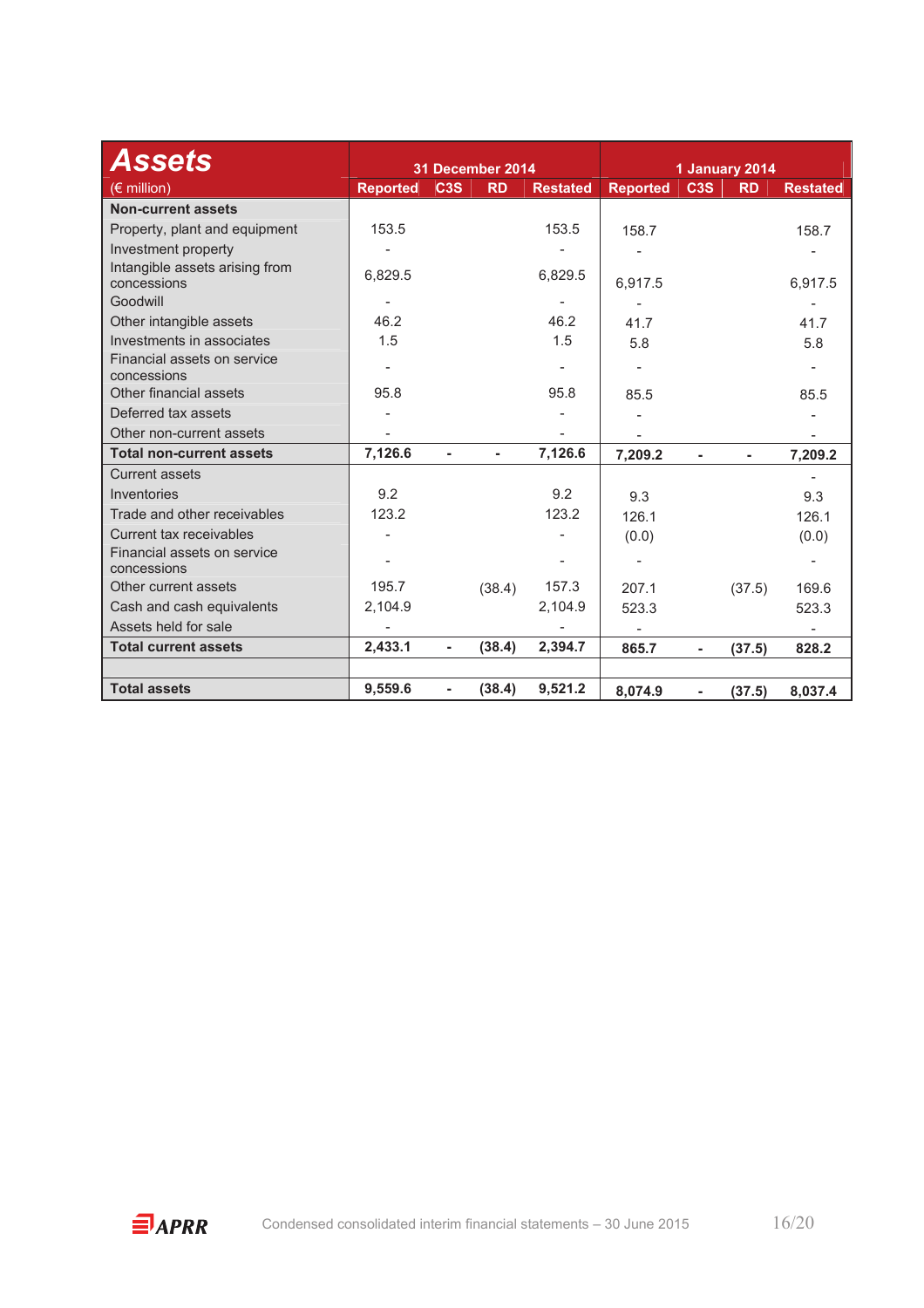#### **Consolidated income statement to 30 June 2014**  *(€ millions)*

 **30 June 2014**  Reported C3S TF RD Restated **Revenue 1,139.0 - - - 1,139.0**  Other income - - - - - Raw materials and consumables used  $(13.6)$   $(13.6)$ <br>Employee benefit expenses  $(107.9)$   $(107.9)$ Employee benefit expenses  $(107.9)$   $-$ External charges  $(148.4)$   $(148.4)$ Taxes (other than income tax) (139.9) (1.5)  $(1.5)$  (1.5) 37.5 (105.4) Depreciation and amortisation expenses (199.4)  $\begin{array}{|c|c|c|c|c|c|}\n\hline\n\text{Provisions} & (5.1) & - & - & - & (199.4) \\
\hline\n\end{array}$ Provisions (5.1) -  $\vert$  -  $\vert$  -  $\vert$  -  $\vert$  -  $\vert$  (5.1) - (5.1) Other operating income (expenses) from ordinary activities  $1.2$   $1.2$ **Operating profit on ordinary activities 525.9 (1.5) (1.5) 37.5 560.5**  Other income (expenses) from operations - - - - - **Operating profit** 525.9 - - 560.5 Income from cash and cash equivalents 10.9  $\vert$  -  $\vert$  -  $\vert$  10.9  $\vert$ Gross finance costs (180.8)  $\vert$  -  $\vert$  -  $\vert$  (180.8) **Net finance costs (170.0) - - - (170.0)**  - - - - - Other financial income (expenses)  $(7.9)$   $(7.9)$ **- - -** - **- Share of profit (loss) of associates (1.1) - -** - **(1.1) - - -** - **- Income tax expense** (129.7)  $\begin{bmatrix} 0.6 & 0.6 & 1.42 \end{bmatrix}$  (142.8) **Profit for the period** 217.2 - 238.6 Attributable to: - Owners of the company 217.1  $\vert$  -  $\vert$  -  $\vert$  238.5  $-$  Non-controlling interests 0.1  $-$  -  $-$  0.1  $-$  - 0.1 0.1

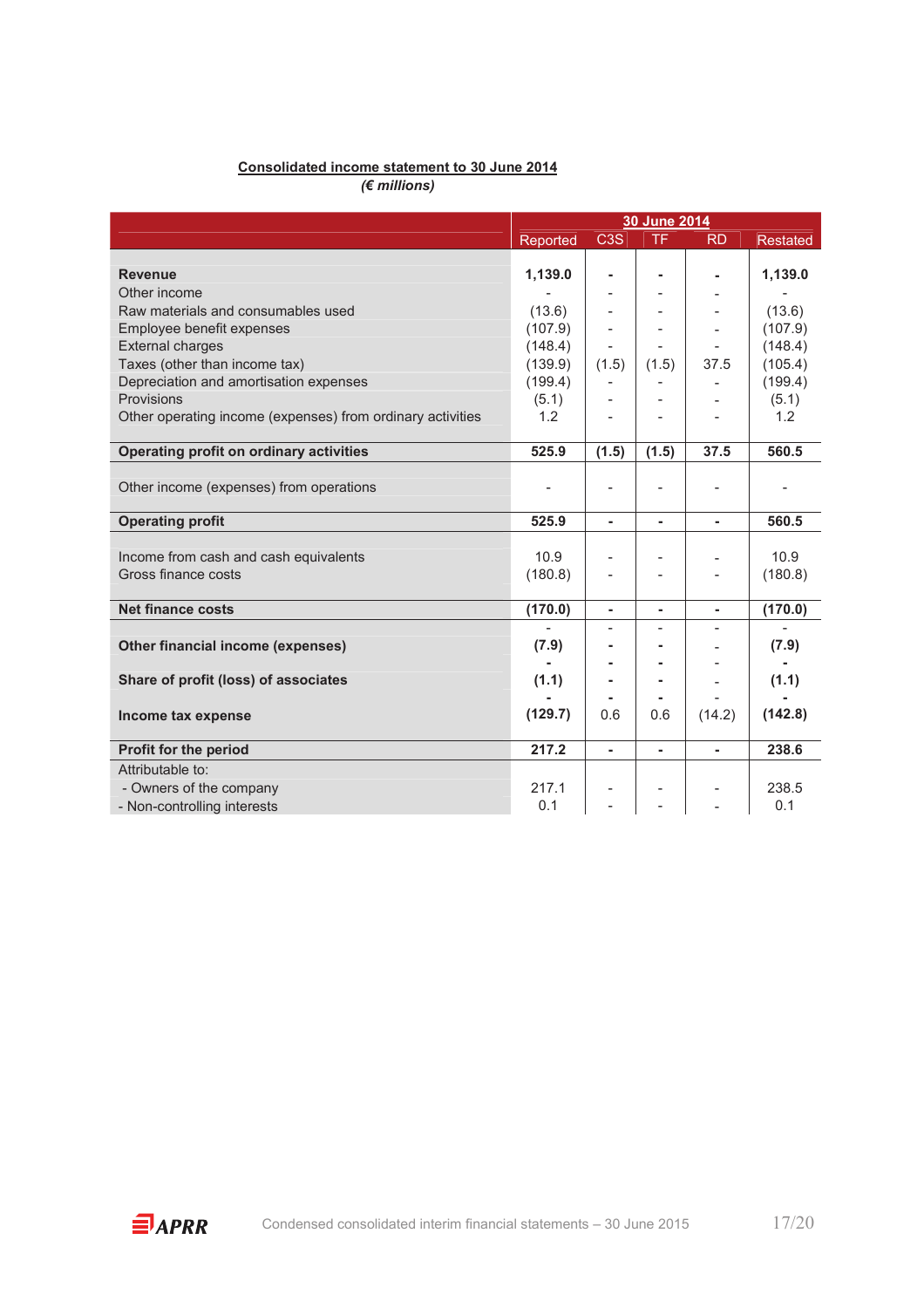| $(\epsilon$ million)                                          | 30 June 2014 |                | 30 June 2014 |
|---------------------------------------------------------------|--------------|----------------|--------------|
|                                                               | reported     |                | restated     |
| Cash and cash equivalents at 1 January                        | 523.3        | $\blacksquare$ | 523.3        |
| Profit for the period                                         | 217.2        | 21.4           | 238.6        |
| Net impact of associates                                      | 1.1          |                | 1.1          |
| Depreciation and amortisation expenses and provisions         | 199.9        |                | 199.9        |
| Other adjustments                                             | 8.7          |                | 8.7          |
| Gains (losses) on disposals                                   | (0.3)        |                | (0.3)        |
| Cash generated by operations                                  | 426.6        | 21.4           | 448.0        |
| Net interest expense                                          | 166.7        |                | 166.7        |
| Interest paid                                                 | (287.9)      |                | (287.9)      |
| Income tax expense                                            | 129.7        | 13.1           | 142.8        |
| Income taxes paid                                             | (199.0)      |                | (199.0)      |
| Movement in working capital related to ordinary activities    | 33.5         | (34.5)         | (1.0)        |
| Net cash from operating activities (I)                        | 269.6        | 0.0            | 269.6        |
| Purchases of non-current assets                               | (119.7)      |                | (119.7)      |
| Non-current financial assets                                  | (5.5)        |                | (5.5)        |
| Total purchases of non-current assets                         | (125.3)      |                | (125.3)      |
| Proceeds from disposals of non-current assets                 | 0.8          |                | 0.8          |
| Net cash used in investing activities (II)                    | (124.5)      |                | (124.5)      |
| Dividends paid to the shareholders                            | (240.9)      |                | (240.9)      |
| Repayment of borrowings                                       | (362.1)      |                | (362.1)      |
| New borrowings                                                | 1,000.1      |                | 1,000.1      |
| Net cash used in financing activities (III)                   | 397.1        |                | 397.1        |
| Net increase (decrease) in cash & cash equivalents (I+II+III) | 542.2        | 0.0            | 542.2        |
|                                                               |              |                |              |
| Cash and cash equivalents at 30 June                          | 1,065.6      |                | 1,065.6      |

### *Note 2.4 – Provisions*

| $(\epsilon$ millions)                                     | At $1$<br>January<br>2015 | Additional<br>provisions<br>in the<br>period | <b>Provisions</b><br>utilised | <b>Provisions</b><br>reversed | Other | At 30<br>June<br>2015 |
|-----------------------------------------------------------|---------------------------|----------------------------------------------|-------------------------------|-------------------------------|-------|-----------------------|
| Provision for retirement indemnities                      | 42.5                      | 1.6                                          | (0.7)                         | 0.0                           | 0.0   | 43.3                  |
| Provision for long-service medals                         | 1.0                       |                                              |                               |                               |       | 1.0                   |
| Provision for maintaining infrastructures<br>in condition | 223.9                     | 4.6                                          | (6.8)                         |                               | (1.4) | 220.3                 |
| Non-current provisions                                    | 267.4                     | 6.2                                          | (7.6)                         | 0.0                           | (1.4) | 264.6                 |
| Provision for retirement indemnities                      | 1.0                       |                                              |                               |                               |       | 1.0                   |
| Provision for long-service medals                         | 0.3                       |                                              |                               |                               |       | 0.3                   |
| Provision for maintaining infrastructures<br>in condition | 34.0                      |                                              |                               |                               | 1.4   | 35.4                  |
| Other provisions for liabilities and<br>charges           | 1.9                       | 0.3                                          | (0.5)                         | (0.2)                         |       | 1.6                   |
| <b>Current provisions</b>                                 | 37.2                      | 0.3                                          | (0.5)                         | (0.2)                         | 1.4   | 38.3                  |

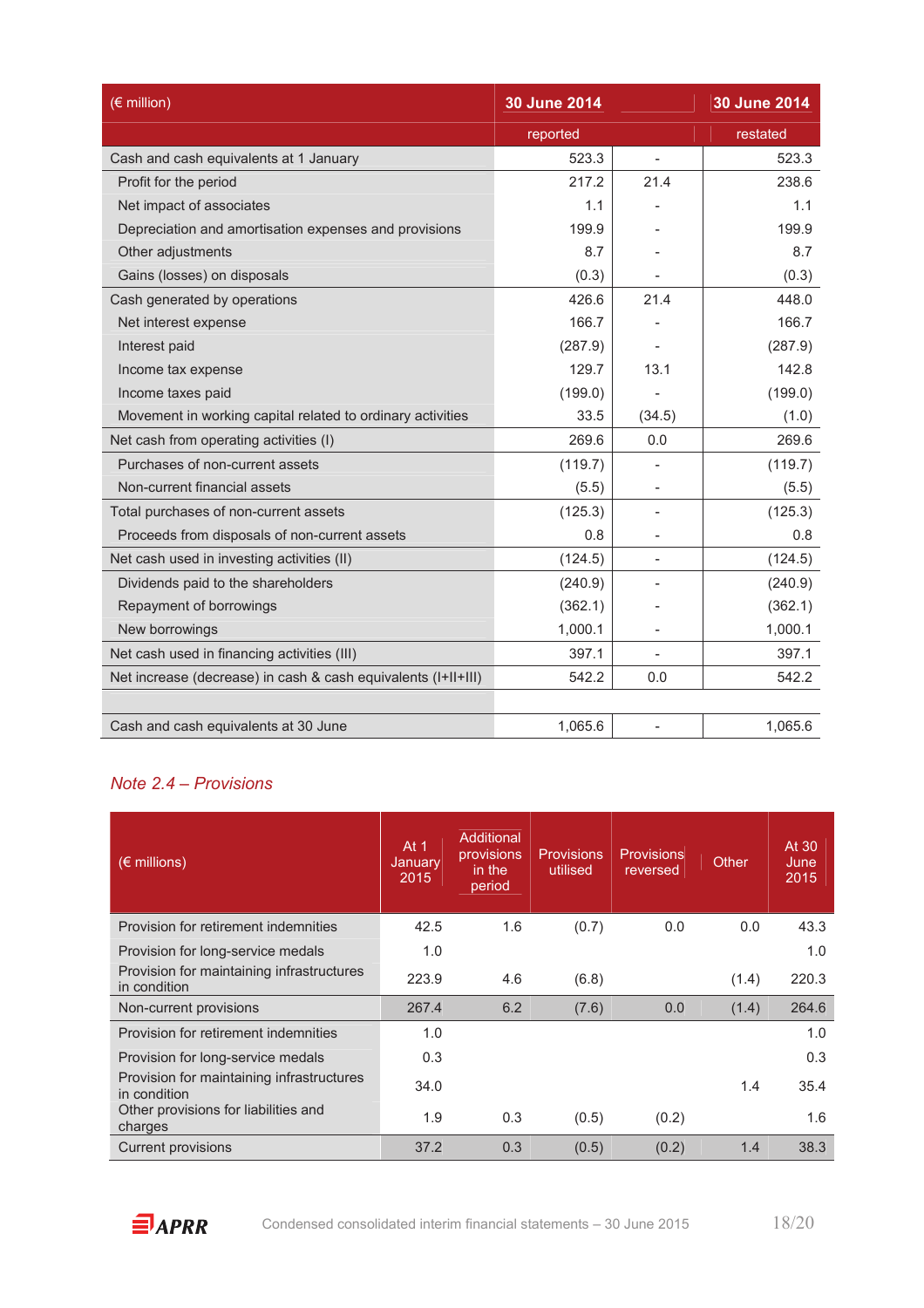| $(\epsilon$ millions)                                     | At $1$<br>January<br>2014 | Additional<br>provisions<br>in the<br>period | <b>Provisions</b><br>utilised | <b>Provisions</b><br>reversed | Other | At 30<br>June<br>2014 |
|-----------------------------------------------------------|---------------------------|----------------------------------------------|-------------------------------|-------------------------------|-------|-----------------------|
| Provision for retirement indemnities                      | 33.4                      | 1.6                                          | (0.4)                         | (0.1)                         | 3.0   | 37.5                  |
| Provision for long-service medals                         | 1.0                       |                                              |                               |                               |       | 1.0                   |
| Provision for maintaining infrastructures<br>in condition | 218.9                     | 9.6                                          | (8.3)                         |                               | 0.5   | 220.7                 |
| Non-current provisions                                    | 253.4                     | 11.2                                         | (8.7)                         | (0.1)                         | 3.5   | 259.3                 |
| Provision for retirement indemnities                      | 0.9                       |                                              |                               |                               |       | 0.9                   |
| Provision for long-service medals                         | 0.2                       |                                              |                               |                               |       | 0.2                   |
| Provision for maintaining infrastructures<br>in condition | 38.4                      |                                              |                               |                               | (0.5) | 37.9                  |
| Other provisions for liabilities and<br>charges           | 4.8                       | 0.1                                          | (0.8)                         | (0.1)                         |       | 3.9                   |
| Current provisions                                        | 44.3                      | 0.1                                          | (0.8)                         | (0.1)                         | (0.5) | 43.0                  |

#### *Note 2.5 - Investments in associates*

Investments in associates consist of the Group's shareholding in Adelac, the concession holder for a 19-kilometre section of the A41 motorway between Villy le Pelloux-Saint Martin-Bellevue and Saint-Julien-en-Genevois, and Axxès, which markets and manages toll subscriptions for heavy goods vehicles.

Key financial data for associates are summarised in the table below:

| $(E$ millions)                                                               | <b>ADELAC</b> | <b>AXXES</b> |
|------------------------------------------------------------------------------|---------------|--------------|
| Country                                                                      | France        | France       |
|                                                                              |               |              |
| Percentage owned                                                             | 49.82%        | 28.09%       |
|                                                                              |               |              |
| Share of profit (losses) of associates recognised                            | 0.0           | (0.5)        |
| Share of items of other comprehensive income of associates<br>recognised     | 0.0           | 0.0          |
|                                                                              |               |              |
| Group's share of the capital and reserves of associates                      | (0.9)         | 1.0          |
| Share of losses of associates not recognised                                 | 5.6           | 0.0          |
| Share of items of other comprehensive income of associates not<br>recognised | (4.7)         | 0.0          |
|                                                                              |               |              |
| Carrying amount of investment                                                | 0.0           | 1.0          |
|                                                                              |               |              |
| Market capitalisation                                                        |               |              |

Other items of comprehensive income are related to changes in the fair value of interest-rate hedging instruments, which are treated in a similar way as the APRR group.

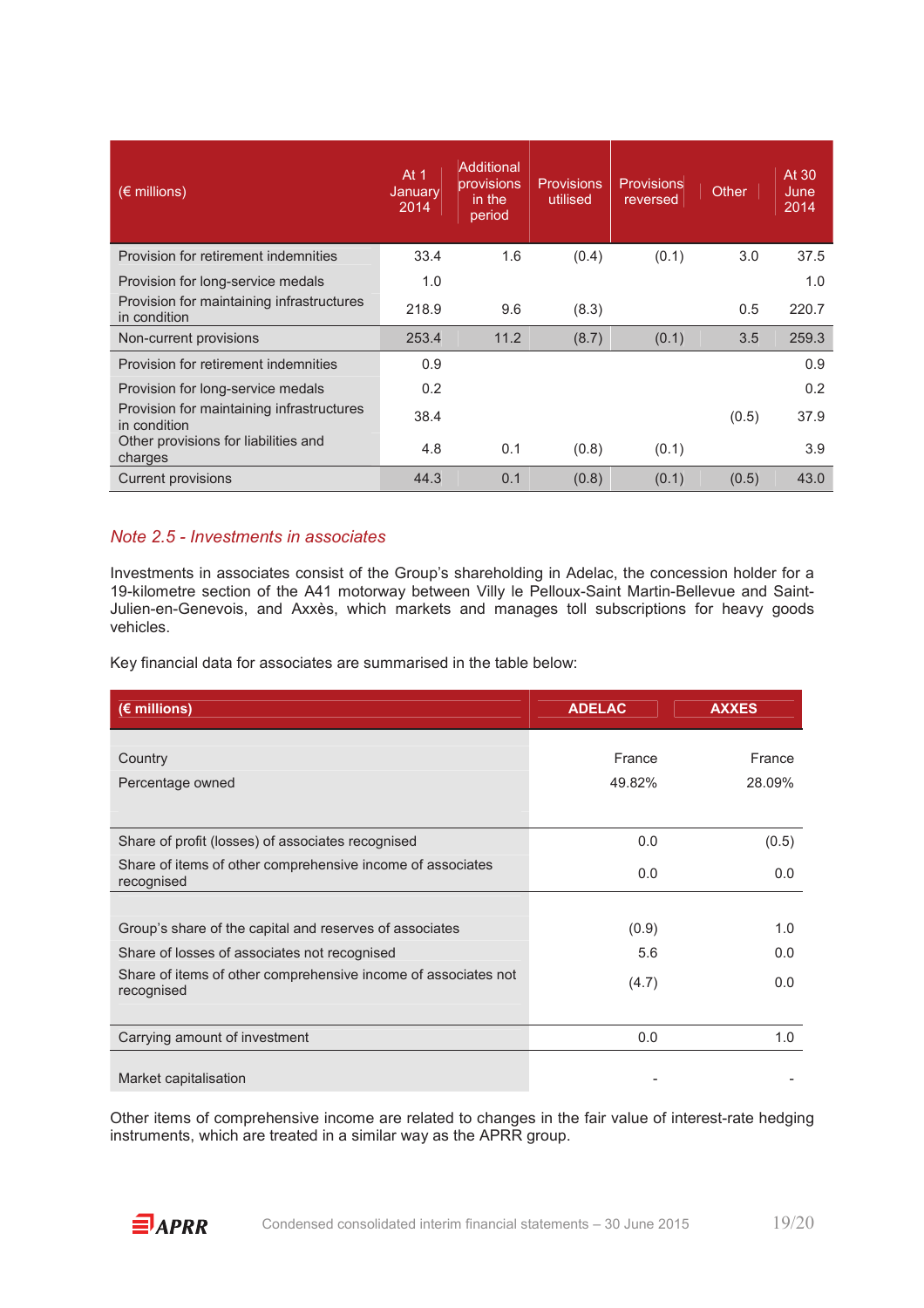#### *Note 2.6 – Off-balance sheet commitments at 30 June 2015*

Signed work contracts not executed totalled €127 million at 30 June 2015 compared with €152 million at 30 June 2014 and €87 million at 31 December 2014.

#### *Note 2.7 – Related parties*

Financière Eiffarie recharged to APRR its share of the costs and expenses of the Financière Eiffarie employees working for APRR.

The Eiffage Group performs works-related services on behalf of the APRR Group in the context of an ordinary client-supplier relationship after a competitive bidding process.

#### *Note 2.8 – Significant events during the six-month period*

On 9 April 2015, the State and the motorway concession companies (including APRR and AREA) signed a memorandum of understanding providing for, among other things:

- A freeze on tariffs in 2015, which will be offset by additional tariff increases in future years
- Compensation, in the form of additional tariff increases, for the 2013 increase in land tax,
- The involvement of motorway concession companies in funding transport infrastructure, mainly through an annual contribution to the French Transport Infrastructure Financing Agency (AFITF) budget,
- The implementation of the French motorway stimulus package (*plan de relance autoroutier*), representing around €720 million in investments for the APRR Group, offset by an extension in the term of both concessions.

The implementation of all provisions of this memorandum of understanding is subject to the signing of agreements to the corresponding concession contracts, which must first be approved by the French Council of State.

#### *Note 2.9 – Events after the balance sheet date*

The contract amendments mentioned in the note 2.8 above have been approved by the decree n° 2015-1044 published in the Journal Officiel on 23<sup>rd</sup> August.

The Group is not aware of other events requiring disclosure between June 30<sup>th</sup>, 2015 and August 25<sup>th</sup>, 2015 which is the date of the accounts approval by the board.

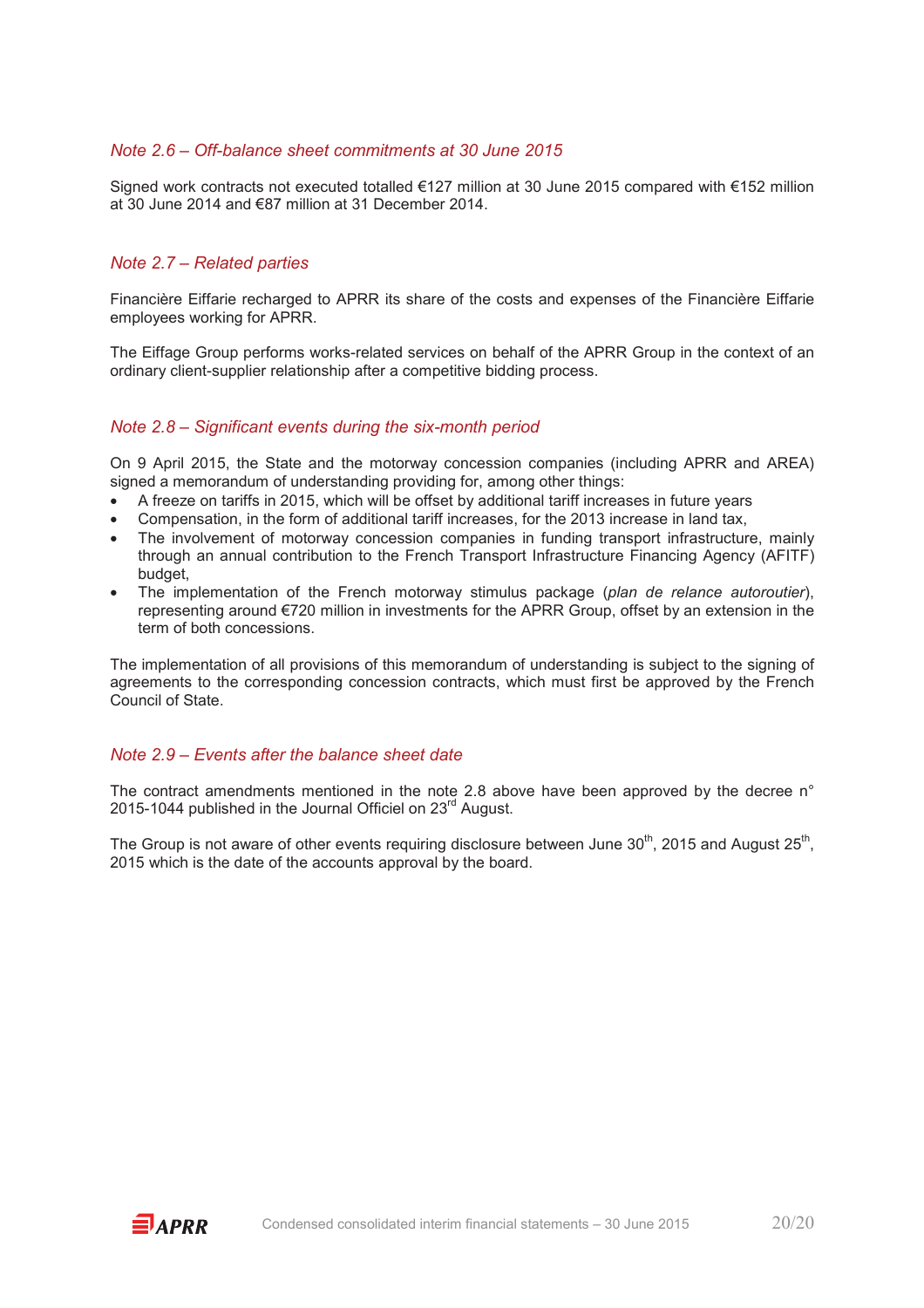#### SOCIETE DES AUTOROUTES PARIS RHIN RHONE (APRR)

Statutory auditor's review on the interim condensed<br>consolidated financial statements

Period from January 1st 2015 to June 30th 2015

 $\mathcal{N}$  . The set of  $\mathcal{N}$ 

 $\sim$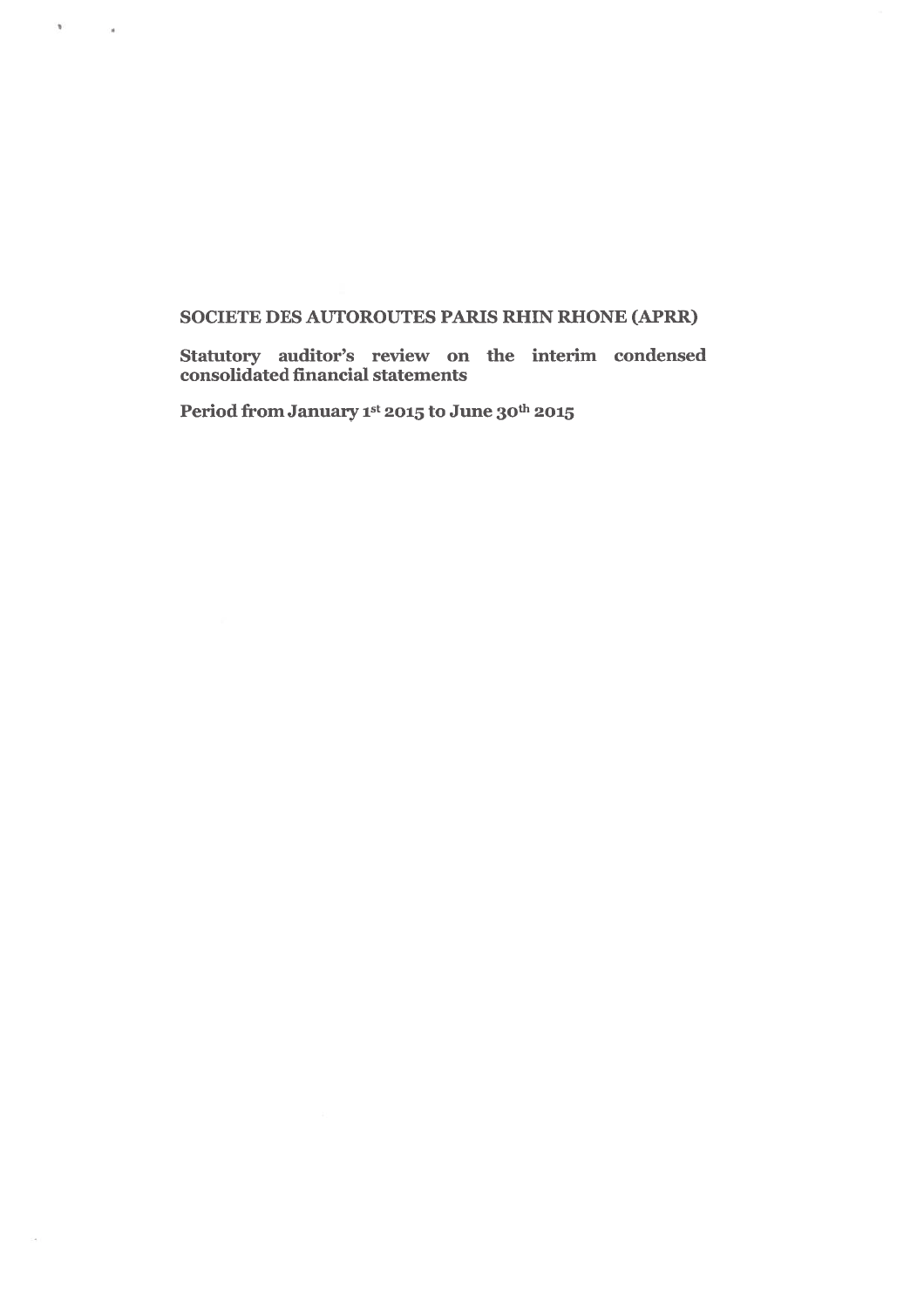#### PricewaterhouseCoopers Audit

63 rue de Villiers 92208 Neuilly-sur-Seine cedex

**KPMG Audit** Département de KPMG SA Tour EQHO CS 60055 92066 Paris - La Défense Cedex

This is a free translation into English of the statutory auditor's review report issued in French and is provided solely for the convenience of English-speaking readers. This report should be read in conjunction with, and is construed in accordance with, French law and professional auditing standards applicable in France.

#### Statutory auditor's review on the interim condensed consolidated financial statements

#### Period from January 1st 2015 to June 30th 2015

To the Chairman of the Management Board **APRR** 36, rue du Docteur Schmitt 21850 Saint Appolinaire

Sir.

×.

 $\overline{\mathcal{C}}$ 

In our quality of statutory auditors of APRR and in answer to your request in connection with your financial communication, we conducted a review of the interim condensed consolidated financial statements of APRR for the period from January 1st 2015 to June 30th 2015.

These financial statements are the responsibility of the Management Board. Our responsibility is to express a conclusion on these financial statements based on our review.

We conducted our review in accordance with professional standards applicable in France. A review of interim financial information consists of making inquiries, primarily of persons responsible for financial and accounting matters, and applying analytical and other review procedures. A review is substantially less in scope than an audit conducted in accordance with professional standards applicable in France and consequently does not enable us to obtain assurance that we would become aware of all significant matters that might be identified in an audit. Accordingly, we do not express an audit opinion.

Based on our review, nothing has come to our attention that causes us to believe that the accompanying interim condensed consolidated financial statements are not prepared in conformity with IAS  $34$  – the standard of IFRS as adopted by the European Union applicable to interim financial information.

Without qualifying the conclusion expressed above, we draw your attention to note 2.3 "Change of accounting method - summary of impacts following the application of IFRIC 21", which describes the effects of the retrospective application of this interpretation on the data published as of and for the year ended 31 December 2014 and the consolidated interim financial statements as of and for the sixmonth period ending 30 June 2014.

This report is addressed to your attention in the context described above and may not be used, distributed or cited for any other purposes. We accept no liability with regard to any third party to whom this report is distributed or into whose hands it may fall.